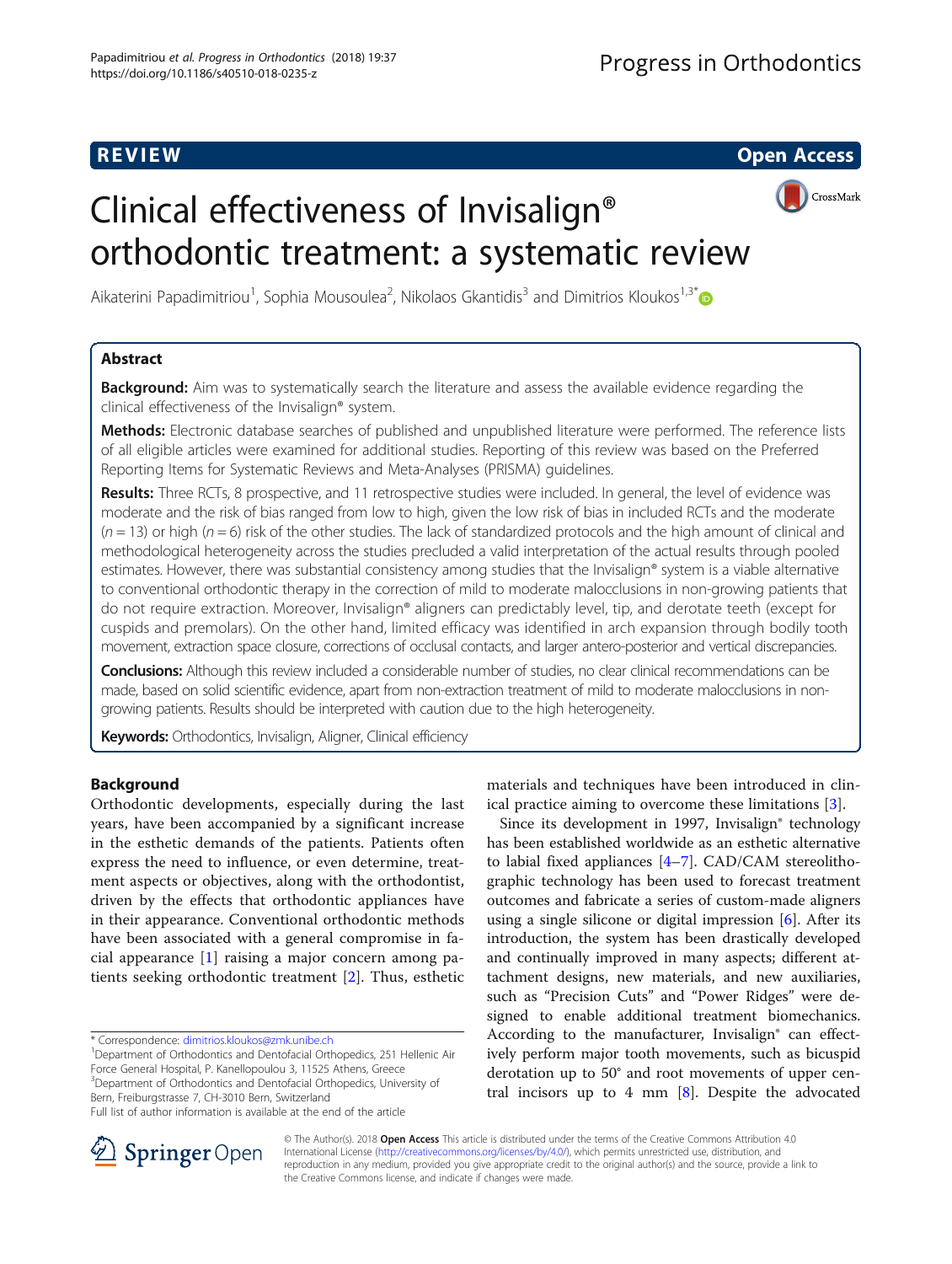efficiency of the treatment, its clinical potency still remains controversial among professionals, with advocates being convinced by the successfully demonstrated treated cases, as indicated by clinical evidence, in contrast to opponents who argue about significant limitations, especially in the treatment of complex malocclusions [\[5](#page-22-0), [9](#page-22-0)–[11](#page-22-0)].

Despite the available body of literature pertaining to Invisalign® technology, its clinical performance has been analyzed less thoroughly and a synthesis of the results still remains vague. Four systematic reviews about clear aligners exist in the literature: the first one was published back in 2005 and assessed the treatment effects of Invisalign; it included, nevertheless, only two studies [[12](#page-22-0)]. More recently, another three reviews have been published. The first one was last updated in June 2014; it included 11 studies and evaluated the control of the clear aligners on orthodontic tooth movement [\[13](#page-22-0)]. The second one evaluated the periodontal health during clear aligner therapy and was published in the same year [[14](#page-22-0)], and the most recent one was undertaken in October 2014 and included four studies, since it focused on the comparison between clear aligners and conventional braces [\[15\]](#page-22-0).

Therefore, the purpose of the present review was to systematically search the literature and summarize the current available scientific evidence regarding the clinical effectiveness of the Invisalign® system as principal orthodontic therapy to orthodontic patients of any age treated with this method comparing either among them or those with conventional braces and evaluating the level of efficacy in various malocclusions.

## Materials and methods

## Types of studies

Randomized clinical trials (RCTs), controlled clinical trials (CCTs), and prospective and retrospective studies were considered eligible for inclusion in this review. These studies concerned to the clinical part of treatment with Invisalign, with no restrictions in language, age, status of publication, and cases with teeth extractions.

## Types of participants

Orthodontic patients of any age who were treated with Invisalign<sup>®</sup> either as the intervention or as the control group.

## Types of interventions

Invisalign® therapy. All other aligner systems have been excluded.

## **Outcome**

Any effect on clinical efficiency, effectiveness, treatment outcomes, movement accuracy, or predicted tooth movement in ClinCheck<sup>®</sup> of Invisalign<sup>®</sup> treatment, including changes in alignment or occlusion, treatment

duration, and completion rate, as primary outcomes. Adverse events/unwanted effects have also been recorded.

## Search methods for identification of studies

Detailed search strategies were developed and appropriately revised for each database, considering the differences in controlled vocabulary and syntax rules. The following electronic databases were searched: MEDLINE (via Ovid and PubMed, Appendix, from 1946 to August 28, 2017), Embase (via Ovid), the Cochrane Oral Health Group's Trials Register, and CENTRAL.

Unpublished literature was searched on [ClinicalTrials.gov,](http://clinicaltrials.gov) the National Research Register, and Pro-Quest Dissertation Abstracts and Thesis database.

The search attempted to identify all relevant studies irrespective of language. The reference lists of all eligible studies were examined for additional studies.

## Selection of studies

Study selection was performed independently and in duplicate by the first two authors of the review, who were not blinded to the identity of the authors of the studies, their institutions, or the results of their research. Study selection procedure was comprised of title-reading, abstract-reading, and full-text-reading stages. After exclusion of not eligible studies, the full report of publications considered eligible for inclusion by either author was obtained and assessed independently. Disagreements were resolved by discussion and consultation with the third and the last author. A record of all decisions on study identification was kept.

#### Data extraction and management

The first two authors performed data extraction independently and in duplicate. Disagreements were resolved by discussion or the involvement of two collaborators (third author and last author). Data collection forms were used to record the desired information. The following data were collected on a customized data collection form:

- Author/title/year of study
- Design/setting of the study
- Number/age/gender of participants<br>• Intervention and comparator/treatn
- Intervention and comparator/treatment duration
- Type of clinical outcome
- Method of outcome assessment

## Measures of treatment effect

For continuous outcomes, descriptive measures, such as mean differences and standard deviations, were used to summarize the data from each study. For dichotomous data, number of participants with events and total number of participants in experimental and control groups were analyzed.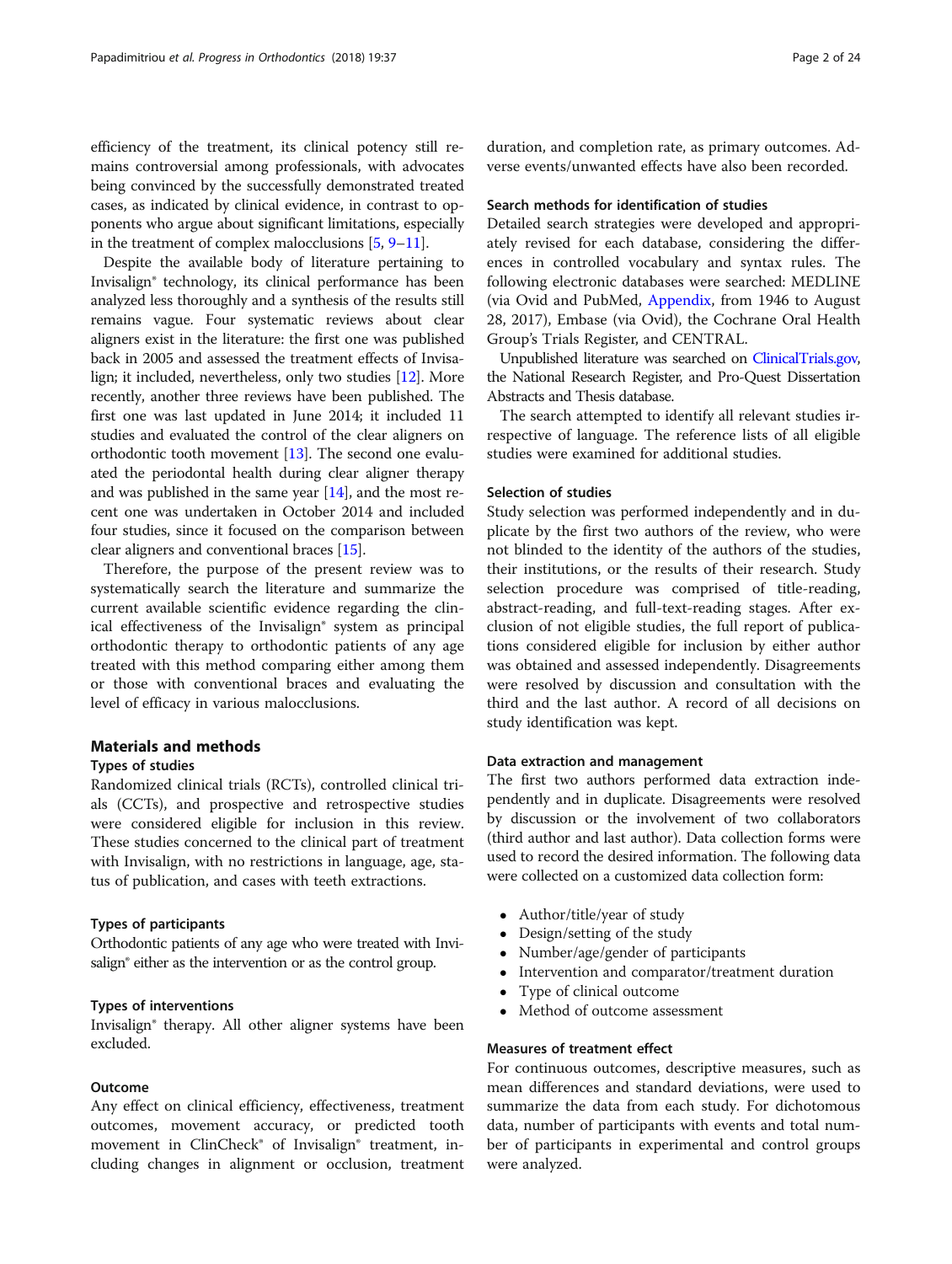## Unit of analysis issues

In all cases, the unit of analysis was the patient.

## Dealing with missing data

We contacted study authors per e-mail to request missing data where necessary. In case of no response or no provision of the missing data, only the available reported data were analyzed.

## Data synthesis

A meta-analysis was planned only if there were at least two studies of low or unclear risk of bias, reporting similar comparisons, and similar outcomes at similar time points. Otherwise, qualitative synthesis of the included studies would be performed.

## Quality assessment of included studies

The risk of bias for RCT studies was assessed by two review authors, independently and in duplicate, using the Cochrane risk of bias tool [\[16\]](#page-22-0).

Risk of bias was assessed and judged for seven separate domains.

- 1. Sequence generation: was the allocation sequence adequately generated?
- 2. Allocation concealment: was allocation adequately concealed?
- 3. Blinding of participants and investigators: was knowledge of the allocated intervention adequately prevented during the study?
- 4. Blinding of outcome assessors: was knowledge of the allocated intervention adequately prevented before assessing the outcome?
- 5. Incomplete outcome data: were incomplete outcome data adequately addressed?
- 6. Selective outcome reporting: were reports of the study free of suggestion of selective outcome reporting?
- 7. Other sources of bias: was the study apparently free of other problems that could put it at a high risk of bias?

Each study received a judgment of low risk, high risk, or unclear risk of bias (indicating either lack of sufficient information to make a judgment or uncertainty over the risk of bias) for each of the seven domains. Studies were finally grouped into the following categories:

- Low risk of bias (plausible bias unlikely to seriously alter the results) if all key domains of the study were at low risk of bias.
- Unclear risk of bias (plausible bias that raises some doubt about the results) if one or more key domains of the study were unclear.

– High risk of bias (plausible bias that seriously weakens confidence in the results) if one or more key domains were at high risk of bias.

Prospective and retrospective studies were graded as low, moderate, or high risk of bias according to the following criteria, adapted from the Bondemark scoring system [\[17\]](#page-22-0):

- Low risk of bias (all criteria should be met):
	- Randomized clinical study or a prospective study with a well-defined control group.
	- Defined diagnosis and endpoints.
	- Diagnostic reliability tests and reproducibility tests described.
	- Blinded outcome assessment.
- Moderate risk of bias (all criteria should be met):
	- Cohort study or retrospective cases series with defined control or reference group.
	- Defined diagnosis and endpoints.
	- Diagnostic reliability tests and reproducibility tests described.
- High risk of bias (one or more of the following conditions):
	- Large attrition.
	- Unclear diagnosis and endpoints.
	- Poorly defined patient material.

The Grading of Recommendations Assessment, Development and Evaluation (GRADE) [[16\]](#page-22-0) was implemented to assess the overall quality of evidence for the studies included in this systematic review, according to which the overall evidence is rated as high, moderate, low, and very low. The outcomes included in GRADE were divided into categories regarding the different parameters that had been assessed in the primary studies.

- High quality of evidence implies that the true effect lies close to that of the estimate of the effect
- Moderate quality of evidence implies that the true effect is likely to be close to the estimate of the effect, but there is a possibility that it is substantially different
- Low quality of evidence implies that our confidence in the effect estimate is limited: the true effect may be substantially different from the estimate of the effect
- Very low quality of evidence implies that the true effect is likely to be substantially different from the estimate of effect.

## Results

## Study selection

The electronic search initially identified 227 relevant articles. One hundred fifty-eight papers remained after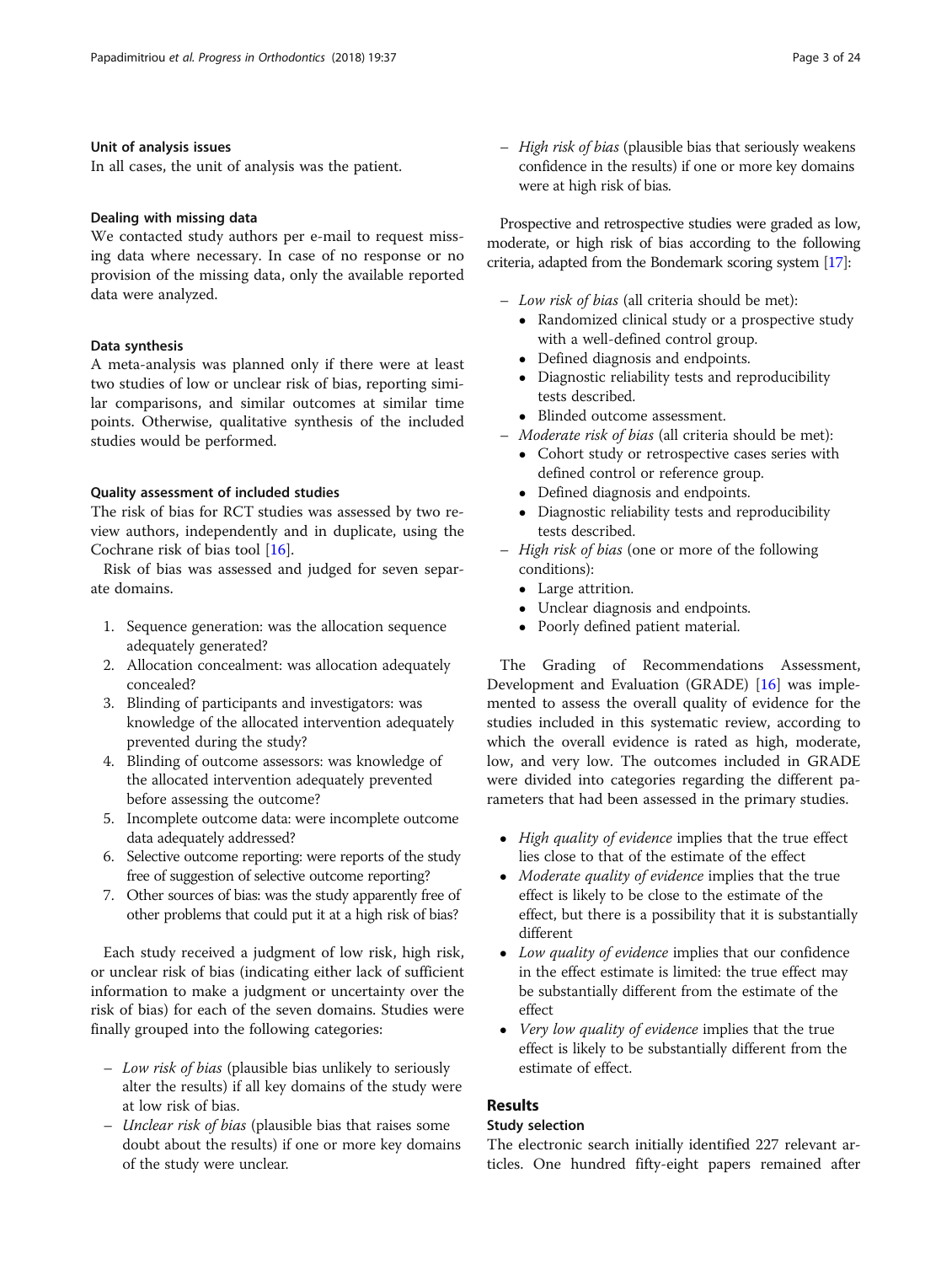exclusion on the basis of title-reading. Five articles were added through hand-searching. After 49 duplicates' removal, 114 papers were assessed for screening, and after abstract-reading, 85 studies were excluded leaving 29 articles to be read in full-text. After the application of specific inclusion and exclusion criteria, another seven articles were removed. In total, 22 studies were considered eligible for inclusion in the final analysis (Fig. 1).

## Study characteristics

The characteristics of each study are presented in detail in Table [1](#page-4-0). Table [2](#page-10-0) gives an overview of the results of the included studies regarding clinical parameters. Three studies [[18](#page-22-0)–[20\]](#page-22-0) were RCTs, eight studies were of prospective [[5](#page-22-0), [21](#page-22-0)–[27\]](#page-23-0), and 11 of retrospective design [\[28](#page-23-0)–[38](#page-23-0)].

## Quality analysis

The quality assessment of the 22 studies is shown in Tables [3](#page-17-0) and [4](#page-18-0).

## **RCTs**

The three RCTs [\[18](#page-22-0)–[20](#page-22-0)] were judged to be at an overall low risk of bias, due to the low risk of bias that applied to each domain based on the Cochrane risk of bias tool [[16\]](#page-22-0) (Table [3](#page-17-0)).

#### Prospective studies

Three prospective studies [[21,](#page-22-0) [26](#page-23-0), [35](#page-23-0)] were graded as moderate and five [[5,](#page-22-0) [22,](#page-22-0) [24](#page-22-0), [25](#page-23-0), [27\]](#page-23-0) as high risk of bias. Although they were all studies of prospective design, no blinding in relation to outcome assessment was reported in all except one [\[27\]](#page-23-0) study, which also lacked control, among other limitations (Table [4\)](#page-18-0).

## Retrospective studies

Ten out of the 11 identified retrospective studies [\[28](#page-23-0)–[38](#page-23-0)] were graded as moderate risk of bias, since all the pre-determined criteria were met. Only one retrospective study [\[34\]](#page-23-0) was of high risk of bias, because it did not

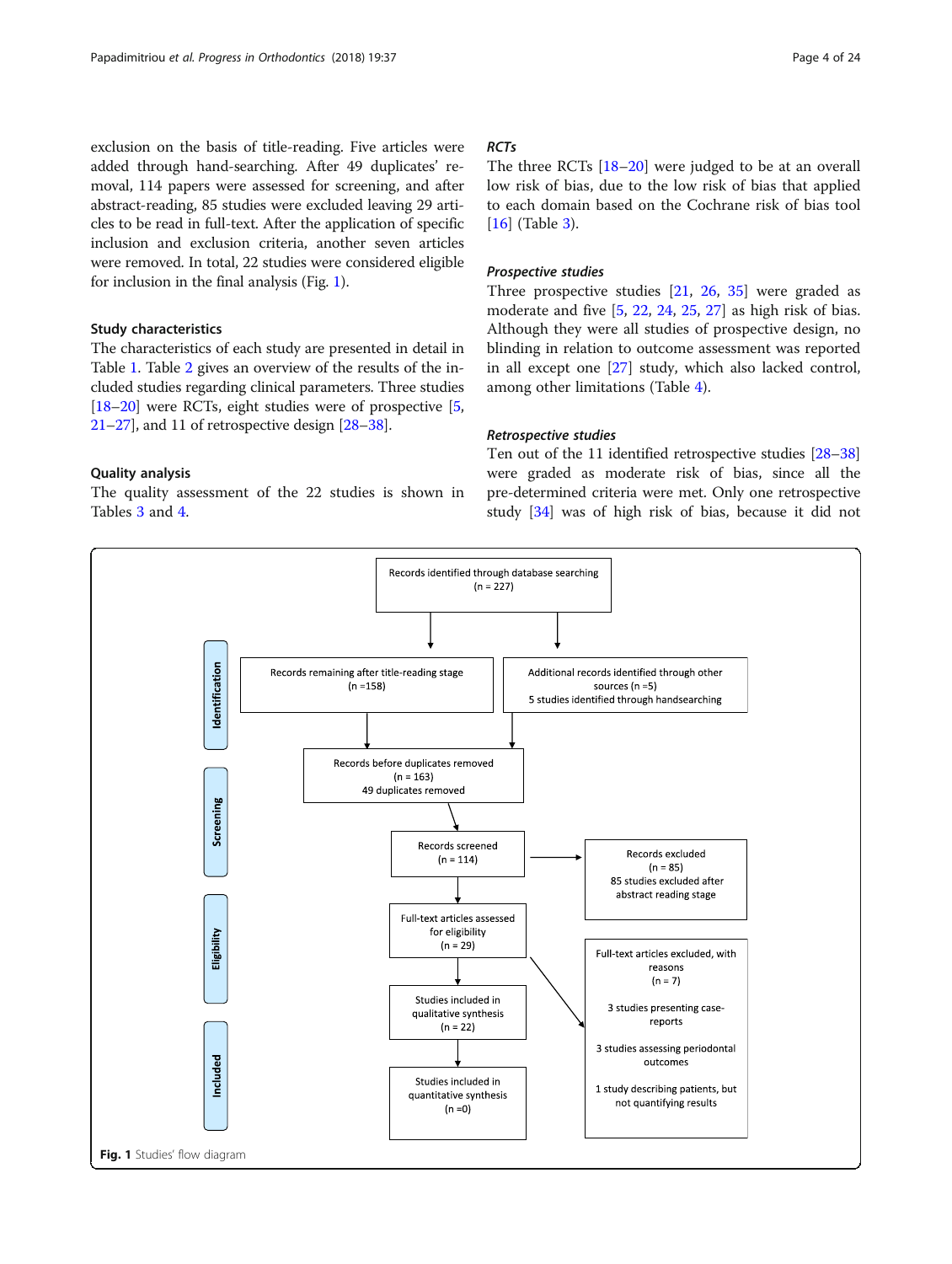<span id="page-4-0"></span>

|                                             |                                                                                                                                                                 |                 | Table 1 An overview of the included studies providing information on the experimental designs and settings                                                              |                               |                                                                                                |                                                                                                                                                                                                                                                                                                                                                                                                                     |                                                                                                                                                                                                                                                                                                                                                                   |                                                                                   |
|---------------------------------------------|-----------------------------------------------------------------------------------------------------------------------------------------------------------------|-----------------|-------------------------------------------------------------------------------------------------------------------------------------------------------------------------|-------------------------------|------------------------------------------------------------------------------------------------|---------------------------------------------------------------------------------------------------------------------------------------------------------------------------------------------------------------------------------------------------------------------------------------------------------------------------------------------------------------------------------------------------------------------|-------------------------------------------------------------------------------------------------------------------------------------------------------------------------------------------------------------------------------------------------------------------------------------------------------------------------------------------------------------------|-----------------------------------------------------------------------------------|
| Author<br>(year)                            | Fite                                                                                                                                                            | design<br>Study | Setting, treatment duration                                                                                                                                             | (number, sex)<br>Participants | Age of patients<br>(mean age)                                                                  | Inclusion criteria                                                                                                                                                                                                                                                                                                                                                                                                  | Intervention group                                                                                                                                                                                                                                                                                                                                                | Comparison<br>group                                                               |
| Hennessy<br>et al. [18]<br>(2016)           | by fixed labial appliances<br>incisor prodination produced<br>A randomized clinical trial<br>comparing mandibular<br>and clear aligners.                        | <b>RCT</b>      | appliance group, 11.3 months;<br>Treatment duration: fixed<br>clear aligner group,<br>10.2 months<br>Setting: n/a                                                       | 44 patients<br>(17M, 27F)     | nvisalign group:<br>Fixed appliance<br>$29.1 \pm 7.5$ years<br>$23.7 \pm 7.0$ years<br>group:  | Non-extraction orthodontic<br>pattern within the average<br>- No caries or periodontal<br>Anteroposterior skeletal<br>- Mild Mn crowding<br>range (ANB 1-4)<br>- Age $\ge$ 18 years<br>treatment<br>(4 m)<br>disease                                                                                                                                                                                                | 22 patients treated with<br>Invisalign                                                                                                                                                                                                                                                                                                                            | treated with<br>(self-ligating<br>22 patients<br>appliances<br>brackets)<br>fixed |
| Li et al.<br>[19] (2015)                    | extraction cases using the<br>ABO model grading system:<br>The effectiveness of the<br>a multicenter randomized<br>Invisalign appliance in<br>controlled trial. | <b>RCT</b>      | Invisalign treatment duration<br>2 orthodontic clinics at the<br>was 44% longer than fixed<br>Second Affiliated Hospital,<br>appliance treatment<br>Zhejiang University | 152 patients<br>(62M, 90F)    | Invisalign group:<br>Fixed appliance<br>$35.2 \pm 7.3$ years<br>$32.2 \pm 8.3$ years<br>group: | index (DI) of the ABO phase<br>Classified as being severe in<br>post-treatment dental study<br>complexity with a score of<br>- Patients consented to the<br>25 using the discrepancy<br>- Patients aged ≥ 18 years<br>research procedures and<br>models and panoramic<br>films with good quality<br>- Availability of pre- and<br>III clinical examination<br>- Extraction treatment<br>Class I occlusion<br>signed | 76 patients treated with<br>Invisalign                                                                                                                                                                                                                                                                                                                            | treated with<br>76 patients<br>appliances<br>fixed                                |
| Bollen et<br>al. [20]<br>(2003)             | Activation time and material<br>appliances. Part 1: Ability<br>removable orthodontic<br>to complete treatment<br>stiffness of sequential                        | <b>RCT</b>      | completion of initial aligners'<br>University of Washington<br>Regional Clinical Dental<br>Primary endpoint:<br>Research Center<br>series                               | 51 patients<br>(15M, 36F)     | (range 19-55)<br>34 years                                                                      | appointments and to pay<br>maintenance program in<br>- Requirement for regular<br>- Ability to attend weekly<br>dental and periodontal<br>periodontal disease<br>case of caries or<br>Age ≥ 18 years<br>for services                                                                                                                                                                                                | groups; either to hard/soft<br>assigned to 4 intervention<br>1 week/2 weeks activation<br>plastic appliance and<br>51 patients randomly<br>time                                                                                                                                                                                                                   | The 4 groups<br>compared to<br>each other<br>were                                 |
| Mendoza<br>et al. [21]<br>Solano-<br>(2016) | expansion movement<br>Invisalign® system in<br>How effective is the<br>with Ex30' aligners?                                                                     | Prospective     | treatment duration:<br>Private clinic in Stuttgart,<br>$±$ 341.4 days<br>Germany<br>Mean<br>657.4                                                                       | 116 patients<br>(46M, 70F)    | $36.57 \pm 11.53$ years                                                                        | - Treatment with Ex30 aligner<br>upper teeth (from canine to<br>- No presence of attachments<br>No more than two models<br>Expansion of the posterior<br>on the initial or final model<br>Presence of an initial and<br>- Definition of the third<br>final digital model<br>1st upper molar)<br>palatal ruga<br>per patient<br>material                                                                             | due to current absence of<br>Expansion with Invisalign;<br>(d) $G4 (n = 10)$ : expansion<br>(b) $G2$ ( $n = 45$ ): expansion<br>(a) $G1$ ( $n = 40$ ): expansion<br>≤ 1.99 mm in intermolar<br>(c) G3 $(n = 14)$ ; patients<br>subjected to expansion<br>7 patients unclassified<br>cuspid width<br>$\leq$ 3.99 mm<br>$\leq$ 5.99 mm<br>4 groups:<br>$\geq 6$ mm. | Initial and final<br>ClinCheck®<br>virtual 3-D<br>models                          |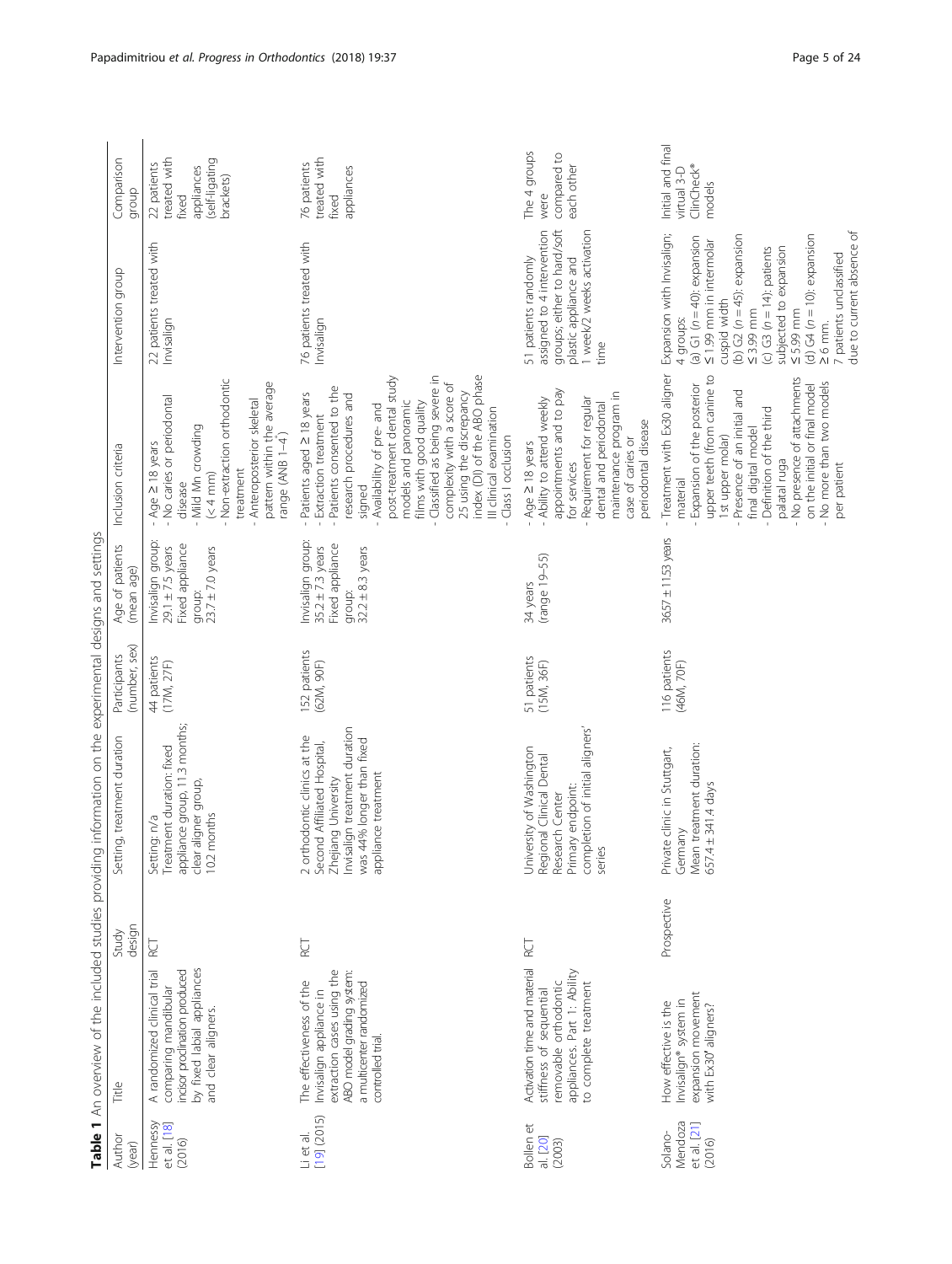|                                                                                               |                                                                                                                                   |                                                                | Table 1 An overview of the included studies providing information on the experimental designs and settings (Continued)                                                                                                                                 |                                                                                                                                                   |                                                                      |                                                                                                                                                                                                                                                                                                                                                                                                |                                                                                                                                                                                         |                                                                                                                         |
|-----------------------------------------------------------------------------------------------|-----------------------------------------------------------------------------------------------------------------------------------|----------------------------------------------------------------|--------------------------------------------------------------------------------------------------------------------------------------------------------------------------------------------------------------------------------------------------------|---------------------------------------------------------------------------------------------------------------------------------------------------|----------------------------------------------------------------------|------------------------------------------------------------------------------------------------------------------------------------------------------------------------------------------------------------------------------------------------------------------------------------------------------------------------------------------------------------------------------------------------|-----------------------------------------------------------------------------------------------------------------------------------------------------------------------------------------|-------------------------------------------------------------------------------------------------------------------------|
| Author<br>(year)                                                                              | Title                                                                                                                             | design<br>Study                                                | Setting, treatment duration                                                                                                                                                                                                                            | (number, sex)<br>Participants                                                                                                                     | Age of patients<br>(mean age)                                        | Inclusion criteria                                                                                                                                                                                                                                                                                                                                                                             | Intervention group                                                                                                                                                                      | Comparison<br>qroup                                                                                                     |
|                                                                                               |                                                                                                                                   |                                                                |                                                                                                                                                                                                                                                        |                                                                                                                                                   |                                                                      |                                                                                                                                                                                                                                                                                                                                                                                                | one or both 1st molars                                                                                                                                                                  |                                                                                                                         |
| Buschang<br>et al. [26]<br>(2015)                                                             | Predicted and actual<br>with aligner therapy<br>occlusion produced<br>end-of-treatment                                            | Prospective                                                    | 1 private practice, Dallas,<br>Treatment duration: n/a<br>Texas, USA                                                                                                                                                                                   | 27 patients<br>(n/a)                                                                                                                              | n/a                                                                  | Consecutive patients                                                                                                                                                                                                                                                                                                                                                                           | 27 consecutive patients<br>treated with Invisalign                                                                                                                                      | 3-D ClinCheck®<br>Final virtual<br>models                                                                               |
|                                                                                               | Castroflorio et al. [22]<br>(2013)                                                                                                | with Invisalign<br>Upper-incisor<br>root control<br>appliances | Prospective                                                                                                                                                                                                                                            | northwest Italy<br>metropolitan<br>duration: not<br>orthodontic<br>clinics in a<br>Treatment<br>2 private<br>reported<br>area of                  | 6 patients<br>(2M, 4F)                                               | $26.3 \pm 10.2$ years                                                                                                                                                                                                                                                                                                                                                                          | trauma, surgery, TMD, or<br>treatment, craniofacial<br>previous orthodontic<br>prosthodontic work,<br>No patient had any<br>record of anterior<br>crossbite, anterior<br>orofacial pain | needing palatal<br>root torque as<br>part of their<br>$(n = 6; 9$ Mx<br>treatment<br>nvisalign<br>patients<br>incisors) |
| final virtual<br>models for<br>Initial and<br>3-D Clin-<br>Check®<br>incisor<br>upper<br>each |                                                                                                                                   |                                                                |                                                                                                                                                                                                                                                        |                                                                                                                                                   |                                                                      |                                                                                                                                                                                                                                                                                                                                                                                                |                                                                                                                                                                                         |                                                                                                                         |
| Pavoni et<br>al. [23]<br>(2011)                                                               | dento-alveolar effects<br>Invisalign: analysis of<br>Self-ligating versus                                                         | Prospective                                                    | ligating group, 18 ± 3 months<br>Department of Orthodontics<br>Treatment duration: Invisalign<br>"Tor Vergata," Dental School,<br>group, $18 \pm 2$ months; self-<br>University of Rome                                                                | ligating group<br>(11M, 9F)<br>divided into 2<br>were equally<br>40 patients<br>group (8M,<br>Invisalign®<br>(19M, 21F)<br>12F); self-<br>groups: | group: 15.6 years<br>nvisalign group:<br>Self-ligating<br>18.4 years | - Vertebral maturation more<br>- Mild crowding in Mn arch<br>advanced than CS4 (post-<br>No previous orthodontic<br>- Permanent dentition<br>$(mean: 4.4 \pm 0.8 \, mm)$<br>-Class I malocclusion<br>treatment<br>pubertal)                                                                                                                                                                    | Invisalign + IPR $(n = 20)$                                                                                                                                                             | (self-ligating;<br>appliances<br>$n = 20$<br>Fixed                                                                      |
| Kravitz et<br>(2009)<br>al. [5]                                                               | movement with Invisalign<br>How well does Invisalign<br>clinical study evaluating<br>the efficacy of tooth<br>work? A prospective | Prospective                                                    | Primary endpoint: completion<br>Department of Orthodontics<br>mean number of aligners per<br>treatment was 10 Mx and 12<br>of initial aligners' series. The<br>Mn with each aligner worn<br>at the University of Illinois,<br>for 2-3 weeks<br>Chicago | 37 patients<br>(14M, 23F)                                                                                                                         | 31 years                                                             | (1 participant had mandibular<br>- Anterior crowding/spacing<br>Clinicians were allowed to<br>proclination, attachments,<br>included if treatment did<br>edentulous spaces were<br>not entail space closure<br>and overcorrections on<br><5 mm and adequate<br>Patients with posterior<br>buccal interdigitation<br>request/refuse IPR,<br>incisor extraction)<br>Age ≥ 18 years<br>ClinCheck® | 37 patients/401 anterior<br>teeth (198 Mx, 203 Mn)<br>treated with Anterior<br>Invisalign®                                                                                              | 3-D ClinCheck®<br>Final virtual<br>models                                                                               |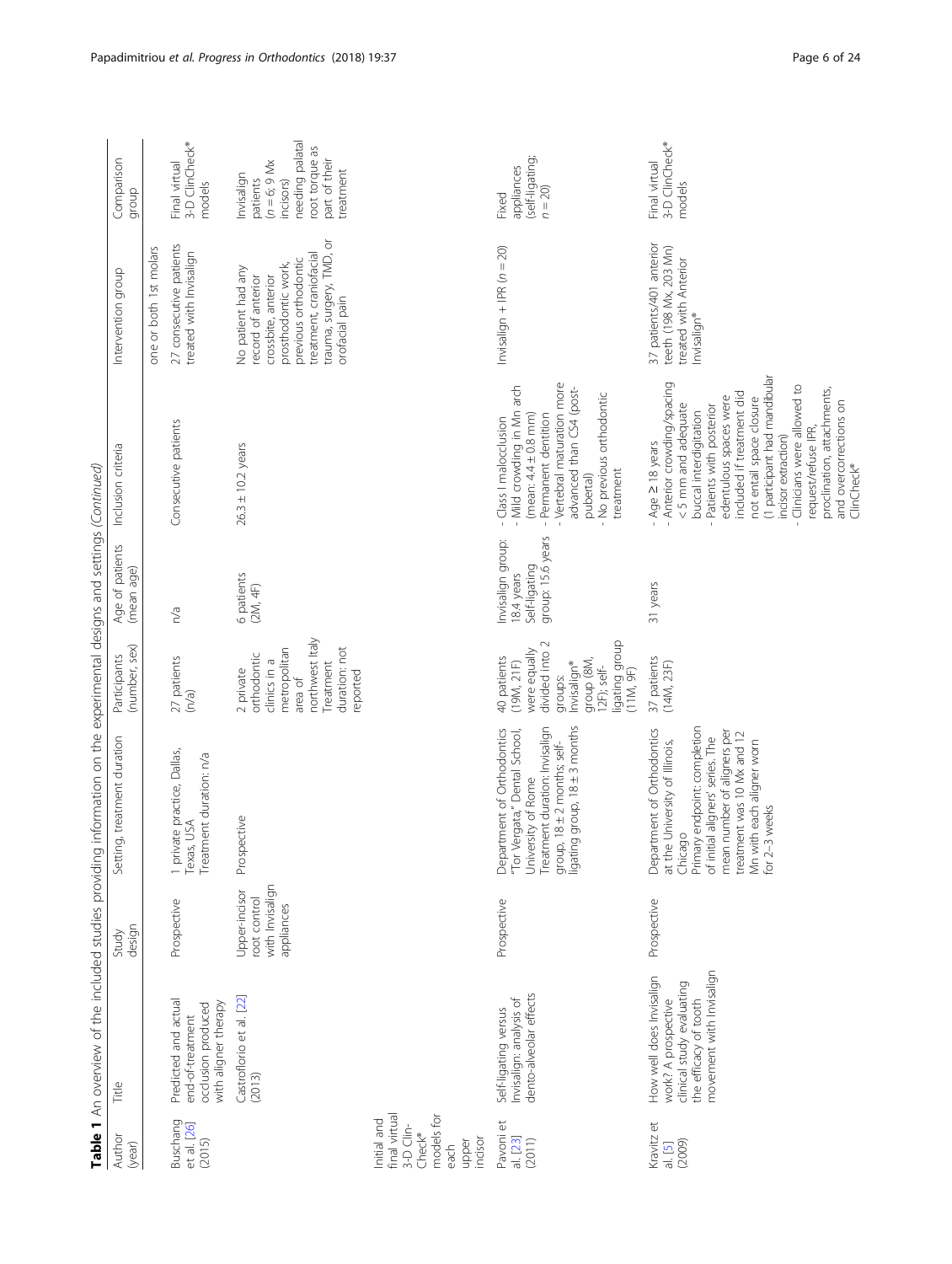|                                          |                                                                                                                                                                   |                 | Table 1 An overview of the included studies providing information on the experimental designs and settings (Continued)                                                                      |                               |                                                                                               |                                                                                                                                                                                                                                                            |                                                                                                                                                                                                                                                      |                                                                              |
|------------------------------------------|-------------------------------------------------------------------------------------------------------------------------------------------------------------------|-----------------|---------------------------------------------------------------------------------------------------------------------------------------------------------------------------------------------|-------------------------------|-----------------------------------------------------------------------------------------------|------------------------------------------------------------------------------------------------------------------------------------------------------------------------------------------------------------------------------------------------------------|------------------------------------------------------------------------------------------------------------------------------------------------------------------------------------------------------------------------------------------------------|------------------------------------------------------------------------------|
| Author<br>(year)                         | ごという                                                                                                                                                              | design<br>Study | Setting, treatment duration                                                                                                                                                                 | (number, sex)<br>Participants | Age of patients<br>(mean age)                                                                 | Inclusion criteria                                                                                                                                                                                                                                         | Intervention group                                                                                                                                                                                                                                   | Comparison<br>group                                                          |
|                                          |                                                                                                                                                                   |                 |                                                                                                                                                                                             |                               |                                                                                               | Only Invisalign attachments<br>could be used and the tray<br>could not be altered with<br>scissors/thermopliers                                                                                                                                            |                                                                                                                                                                                                                                                      |                                                                              |
| Kravitz et<br>al. [24]<br>(2008)         | and interproximal reduction<br>Influence of attachments<br>on the accuracy of canine<br>rotation with Invisalign                                                  | Prospective     | Department of Orthodontics,<br>Primary endpoint: completion<br>University of Illinois, Chicago<br>Mean duration: 7 months.<br>of initial aligners' series                                   | 31 patients<br>(13M, 18F)     | $\geq$ 18 years                                                                               | Same as Kravitz et al. [5]<br>(2009)                                                                                                                                                                                                                       | 31 patients/53 canines (33<br>(a) attachments only (AO)<br>anterior Invisalign® were<br>Mx, 20 Mn) treated with<br>(c) neither attachments<br>divided in 3 groups:<br>reduction only (IO)<br>nor interproximal<br>(b) interproximal<br>reduction (N) | 3-D ClinCheck®<br>Final virtual<br>models                                    |
| Baldwin et<br>al. [27]<br>(2008)         | Activation time and material<br>removable orthodontic<br>stiffness of sequential<br>Premolar extraction<br>appliances. Part 3:<br>patients                        | Prospective     | Research Center<br>Primary endpoint: completion<br>University of Washington<br>Regional Clinical Dental<br>of initial aligners' series                                                      | 24 patients<br>(6M, 18F)      | 32.8 (range 18-54)<br>years                                                                   | (2003) + at least 1 premolar<br>Same as Bollen et al. [20]<br>extraction                                                                                                                                                                                   | 24 patients treated with<br>2 weeks activation time<br>either hard/soft plastic<br>appliance and 1 week/                                                                                                                                             | (pretreatment<br>No control<br>condition)<br>qroup                           |
| $[25]$ $(2002)$<br>and Boyd<br>Vlaskalic | Clinical evolution of the<br>Invisalign appliance                                                                                                                 | Prospective     | group 1, 20 months; group 2,<br>272 months; group 3,<br>31.5 months<br>Mean treatment duration:<br>University of the Pacific                                                                | 40 patients                   | $14-52$ years                                                                                 | Fully erupted permanent<br>dentition (except for 3rd<br>Availability for evening<br>orthodontic treatment<br>Desire to comply with<br>- Dental health with no<br>immediate need for<br>appointments<br>restorations<br>molars)                             | 3 Invisalign groups based<br>group 1 ( $n = 10$ mild cases);<br>group $2 (n = 15$ moderate<br>on severity of crowding:<br>$(n = 15$ severe cases)<br>cases), and group 3                                                                             | The 3 groups<br>compared to<br>each other<br>were                            |
| [28] (2017)<br>Gu et al.                 | appliances using the Peer<br>and efficiency compared<br>Assessment Rating index<br>with conventional fixed<br>treatment effectiveness<br>Evaluation of Invisalign | Retrospective   | Setting: Division of Orthodontics<br>at Ohio State University College<br>Treatment duration:<br>13.35 months; fixed<br>Invisalign group,<br>appliance group:<br>19.1 months<br>of Dentistry | 96 patients<br>(34M; 62F)     | Invisalign group:<br>Fixed appliances<br>$22.1 \pm 7.9$ years<br>$26 \pm 9.7$ years<br>group: | - No orthognathic surgery or<br>- Full permanent dentition<br>records-age 216 years<br>- Non-extraction patients<br>- No auxiliary appliances<br>except third molars<br>syndromic patients<br>other than elastics<br>- Available pre- and<br>posttreatment | Invisalign $(n = 48)$                                                                                                                                                                                                                                | (straight-wire<br>appliances;<br>appliances<br>edgewise<br>$n = 48$<br>Fixed |
| et al. [29]<br>Khosravi<br>(2017)        | with the Invisalign appliance<br>Management of overbite                                                                                                           | Retrospective   | Setting: 3 private orthodontic<br>offices; 2 located in the greater<br>Vancouver, British Columbia<br>Seattle area, Wash and 1 in<br>Treatment duration: n/a                                | 120 patients<br>(36M; 84F)    | (interquartile<br>range: 17)<br>33 years                                                      | A max use of 3 revision sets<br>- 11 to 40 aligners used for<br>Non-extraction treatment<br>- Age $\ge$ 18 years<br>of aligners<br>each arch<br>plan                                                                                                       | overbite group, 40 patients<br>Invisalign; stratified study<br>in the deep-bite group,<br>patients in the normal<br>and 12 patients in the<br>sample as follows: 68<br>open-bite group                                                               | with each other<br>were compared<br>The 3 groups                             |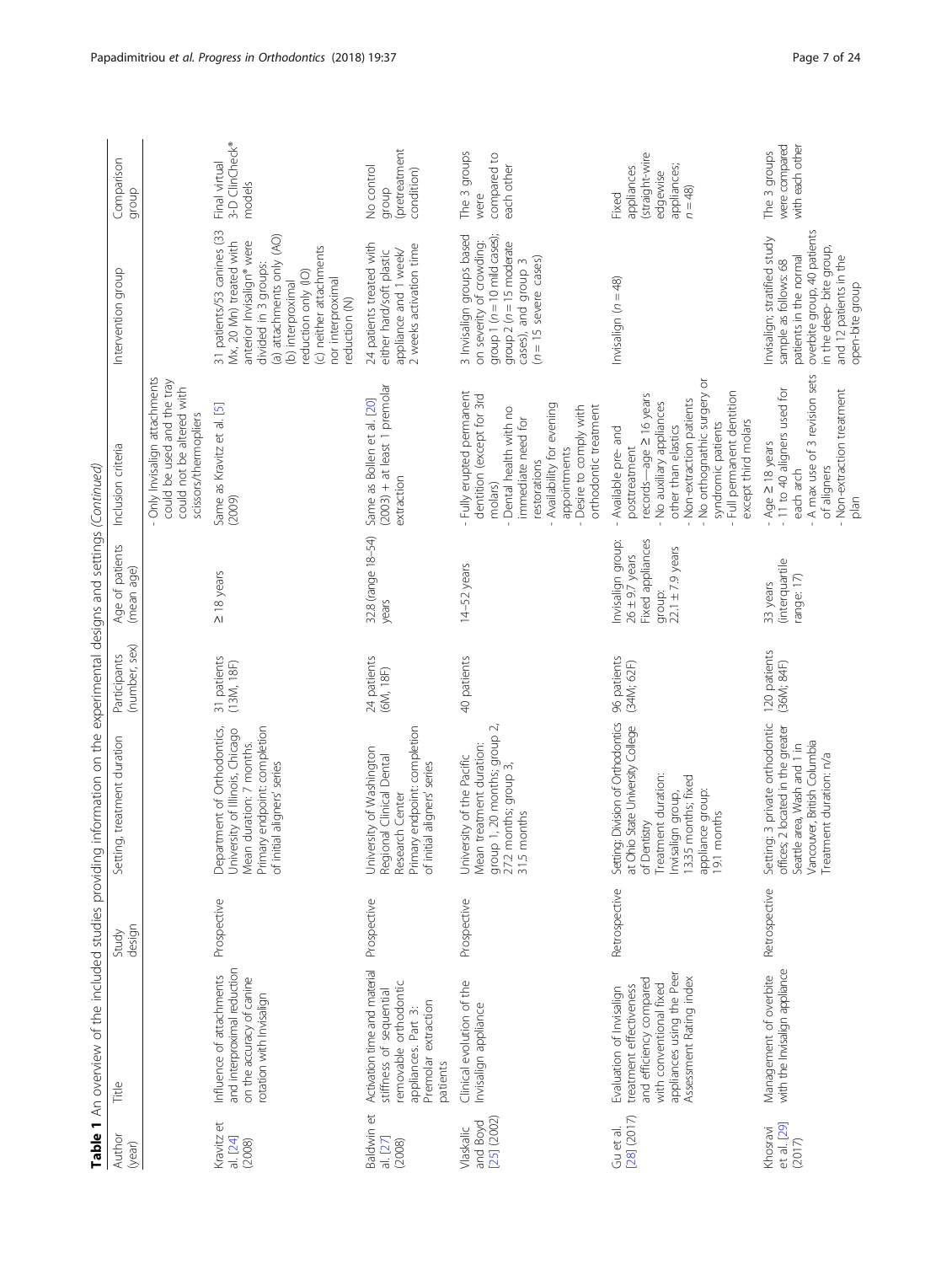| Table 1                         |                                                                                                                                                         |                 | An overview of the included studies providing information on the experimental designs and settings (Continued)                                                                                                          |                               |                                  |                                                                                                                                                                                                                                                                                                                                                                                                                                                                                                       |                                                                                                                                                                                                                                   |                                                          |
|---------------------------------|---------------------------------------------------------------------------------------------------------------------------------------------------------|-----------------|-------------------------------------------------------------------------------------------------------------------------------------------------------------------------------------------------------------------------|-------------------------------|----------------------------------|-------------------------------------------------------------------------------------------------------------------------------------------------------------------------------------------------------------------------------------------------------------------------------------------------------------------------------------------------------------------------------------------------------------------------------------------------------------------------------------------------------|-----------------------------------------------------------------------------------------------------------------------------------------------------------------------------------------------------------------------------------|----------------------------------------------------------|
| Author<br>(year)                | Title                                                                                                                                                   | design<br>Study | ng, treatment duration<br>Settii                                                                                                                                                                                        | (number, sex)<br>Participants | Age of patients<br>(mean age)    | Inclusion criteria                                                                                                                                                                                                                                                                                                                                                                                                                                                                                    | Intervention group                                                                                                                                                                                                                | Comparison<br>qroup                                      |
|                                 |                                                                                                                                                         |                 |                                                                                                                                                                                                                         |                               |                                  | -Good-quality pre- and post-<br>- No class II to class I occlusion<br>- Not significantly changed<br>treatment cephalometric<br>- No fixed appliances<br>posterior-transverse<br>relationships<br>radiographs<br>change                                                                                                                                                                                                                                                                               |                                                                                                                                                                                                                                   |                                                          |
| Houle et<br>al. [30]<br>(2016)  | transverse changes with<br>The predictability of<br>Invisalign                                                                                          | Retrospective   | School of Dentistry, University<br>practice in Adelaide, Australia<br>Preventive Dental Science,<br>of Manitoba - Orthodontic<br>Division of Orthodontics,<br>Setting: Department of<br>Treatment duration:<br>56 weeks | 64 patients<br>(23M, 41F)     | (range18-61 years)<br>31.2 years | without any auxiliaries other<br>than Invisalign attachments<br>- Non-extraction treatment<br>- Age $\ge$ 18 years                                                                                                                                                                                                                                                                                                                                                                                    | Invisalign $(n = 64)$                                                                                                                                                                                                             | Initial and final<br>virtual 3-D<br>ClinCheck®<br>models |
| Ravera et<br>al. [31]<br>(2016) | Maxillary molar distalization<br>patients: a multicenter<br>with aligners in adult<br>retrospective study.                                              | Retrospective   | Orthodontic private practices<br>located in Torino (Italy) and<br>Vancouver (Canada)<br>Treatment duration:<br>$±4.2$ months<br>24.3                                                                                    | 20 patients<br>(9M, 11F)      | $29.73 \pm 6.89$ years           | - Mild crowding in the upper<br>extraction of the upper 3rd<br>Absence of mesial rotation<br>bilateral end-to-end molar<br>Normodivergence on the<br>- Good quality radiographs<br>Skeletal class I or II and a<br>Standardized treatment<br>of the upper 1st molar<br>$(SN-GoGn$ angle $<$ 37°)<br>(wearing aligner time,<br>Absence or previous<br>- Age $\ge$ 18 years old<br>Good compliance<br>220 h per day)<br>arch $(54 \text{ mm})$<br>vertical plane<br>relationship<br>protocol,<br>molars | Invisalign $(n = 20)$                                                                                                                                                                                                             | No control<br>group                                      |
| Duncan et<br>al. [32]<br>(2015) | incisor position and arch<br>Changes in mandibular<br>Invisalign correction of<br>the crowded dentition<br>treated nonextraction<br>form resulting from | Retrospective   | 2nd group, 63.7 $\pm$ 20.7 weeks;<br>3rd group: 71.7 $\pm$ 16.3 weeks<br>1st group, $53.6 \pm 21.1$ weeks;<br>Single orthodontic practice<br>Treatment duration                                                         | 61 patients<br>(17M, 44F)     | Adult patients<br>(age n/a)      | - Non extraction cases with<br>or without IPR                                                                                                                                                                                                                                                                                                                                                                                                                                                         | treatment crowding of<br>3 intervention groups<br>20 mild (2.0-3.9 mm),<br>$(4.0 - 5.9$ mm), and $(c)$<br>(Carey's analysis): (a)<br>according to pre-<br>$(>6.0$ mm $)$ cases<br>(b) 22 moderate<br>lower dentition<br>19 severe | were compared<br>The 3 groups<br>to each other           |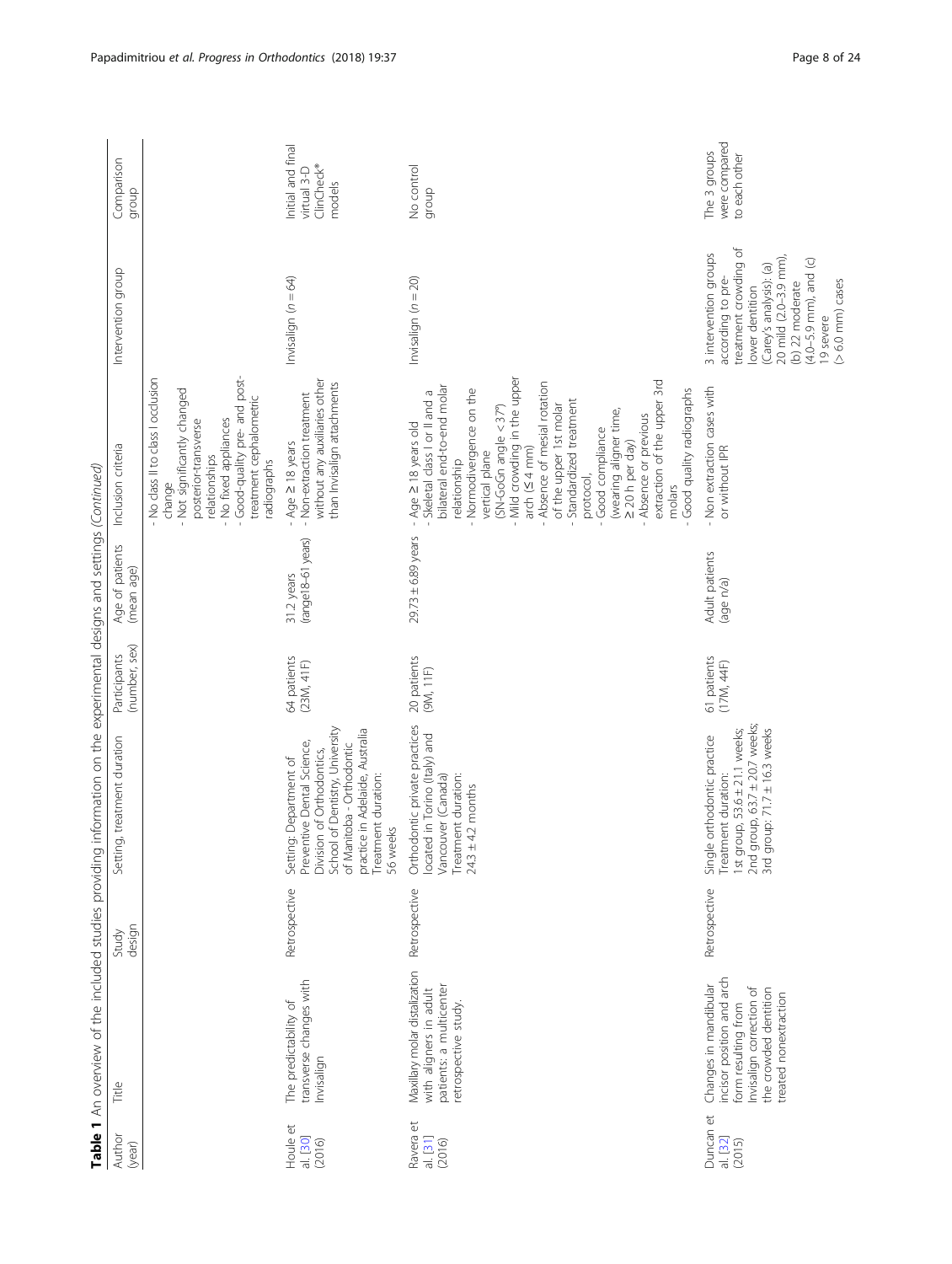|                                                                                              |                                                                                                                                               |                 | Table 1 An overview of the included studies providing information on the experimental designs and settings (Continued)                              |                                                                            |                                                                                             |                                                                                                                                                                                                                                                                                                                                                                                                   |                                                                                                                                                                                                                                                                                                                                                                                                |                                                                 |
|----------------------------------------------------------------------------------------------|-----------------------------------------------------------------------------------------------------------------------------------------------|-----------------|-----------------------------------------------------------------------------------------------------------------------------------------------------|----------------------------------------------------------------------------|---------------------------------------------------------------------------------------------|---------------------------------------------------------------------------------------------------------------------------------------------------------------------------------------------------------------------------------------------------------------------------------------------------------------------------------------------------------------------------------------------------|------------------------------------------------------------------------------------------------------------------------------------------------------------------------------------------------------------------------------------------------------------------------------------------------------------------------------------------------------------------------------------------------|-----------------------------------------------------------------|
| Author<br>(year)                                                                             | Title                                                                                                                                         | design<br>Study | ng, treatment duration<br>Setti                                                                                                                     | (number, sex)<br>Participants                                              | Age of patients<br>(mean age)                                                               | Inclusion criteria                                                                                                                                                                                                                                                                                                                                                                                | Intervention group                                                                                                                                                                                                                                                                                                                                                                             | Comparison<br>group                                             |
| Grünheid<br>et al. [33]<br>(2015)                                                            | therapy on the buccolingual<br>canines and the intercanine<br>inclination of mandibular<br>Effect of clear aligner<br>distance                | Retrospective   | Mean treatment duration:<br>±6.8 months; fixed<br>University of Minnesota<br>appliance group:<br>$20.2 \pm 5.3$ months<br>Invisalign group,<br>13.4 | 60 patients (30<br>in each group;<br>8M, 22F)                              | $26.3 \pm 13.5$ years<br>lnvisalign group:<br>25 ± 11.8 years;<br>fixed appliance<br>group: | with normal interarch molar<br>- Pre- and posttreatment full-<br>- Non-extraction orthodontic<br>dentition including incisors,<br>- No periodontal attachment<br>canines, premolars, and 1st<br>- Angle class I malocclusion<br>clearly visible in the CBCT<br>Fully erupted permanent<br>Both mandibular canines<br>field of view CBCT scans<br>treatment<br>relation<br>molars<br>scans<br>loss | Invisalign $(n = 30)$                                                                                                                                                                                                                                                                                                                                                                          | appliances<br>$(n = 30)$<br>Fixed                               |
| Simon et<br>al. [34]<br>(2014)                                                               | Treatment outcome and<br>incisor torque, premolar<br>technique - regarding<br>derotation and molar<br>efficacy of an aligner<br>distalization | Retrospective   | Private orthodontic practice<br>Treatment duration: n/a<br>in Cologne, Germany                                                                      | initially, but 4<br>dropped out<br>30 patients<br>(11M, 19F)<br>$(n = 26)$ | Range 13-72 years<br>$32.9 \pm 16.3$ years                                                  | (2) Premolar derotation $> 10^{\circ}$<br>-1 of the 3 following tooth<br>(3) Molar distalization of an<br>(1) Upper medial incisor<br>movements required:<br>upper molar $> 1.5$ mm<br>- Healthy patients<br>torque $> 10^{\circ}$                                                                                                                                                                | which Power Ridges were<br>Λ<br>except incisor torque, in<br>attachment, while in the<br>were supported with an<br>(a) Incisor torque $> 10^{\circ}$<br>(b) Premolar derotation<br>(c) Molar distalization ><br>subgroup, movements<br>subdivided: in the 1st<br>auxiliaries were used<br>3 Invisalign groups:<br>2nd subgroup no<br>The groups were<br>$1.5$ mm.<br>used)<br>$\sum_{i=1}^{6}$ | Initial and final<br>ClinCheck®<br>virtual 3-D<br>models        |
| Krieger et<br>al. [35]<br>(2012)                                                             | the anterior region. Were<br>Invisalign® treatment in<br>movements achieved?<br>the predicted tooth                                           | Retrospective   | Setting and treatment<br>duration: not reported                                                                                                     | 50 patients<br>(16M, 34F)                                                  | $33 \pm 11.2$ years                                                                         | Little's index of irregularity<br>crowding according to<br>Frontal Mx and/or Mn                                                                                                                                                                                                                                                                                                                   | Invisalign $(n = 50)$                                                                                                                                                                                                                                                                                                                                                                          | Initial and final<br><b>ClinCheck®</b><br>virtual 3-D<br>models |
| $\stackrel{\scriptscriptstyle +}{\scriptscriptstyle \circ}$<br>Krieger<br>al. [36]<br>(2011) | treatments in the anterior<br>tooth region. First results<br>Accuracy of Invisalign®                                                          | Retrospective   | Setting and treatment<br>duration: n/a                                                                                                              | 35 patients<br>(11M, 24F)                                                  | 33 (range 15-59)<br>years                                                                   | - Consecutive post-treatment<br>- Presence of low-moderate<br>exclusively with Invisalign<br>Mx and/or Mn crowding<br>- Orthodontic treatment<br>models and patient<br>documentation                                                                                                                                                                                                              | exclusively with Invisalign<br>Orthodontic treatment<br>$(n = 35)$                                                                                                                                                                                                                                                                                                                             | Initial and final<br>ClinCheck®<br>virtual 3-D<br>models        |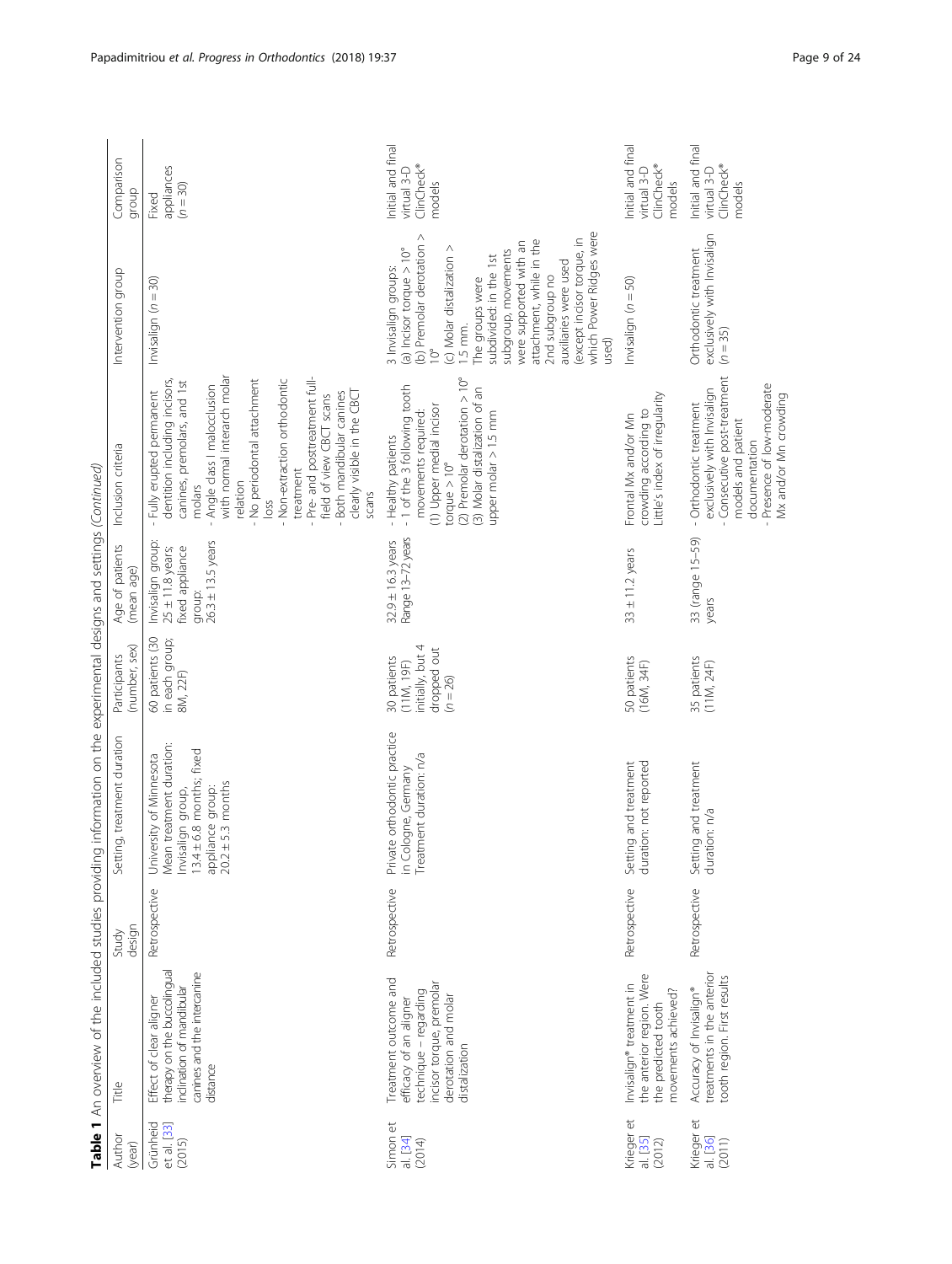|                    |                                                                                                                                                                                           |                 | Table 1 An overview of the included studies providing information on the experimental designs and settings (Continued)                                                  |                                                              |                                                              |                                        |                         |                                   |
|--------------------|-------------------------------------------------------------------------------------------------------------------------------------------------------------------------------------------|-----------------|-------------------------------------------------------------------------------------------------------------------------------------------------------------------------|--------------------------------------------------------------|--------------------------------------------------------------|----------------------------------------|-------------------------|-----------------------------------|
| Author<br>(Vear    | Fit le                                                                                                                                                                                    | design<br>Study | Setting, treatment duration Participants                                                                                                                                | (number, sex)                                                | Age of patients Inclusion criteria<br>(mean age)             |                                        | Intervention group      | Comparison<br>group               |
| al. [37]<br>(2007) | uncio et Invisalign and traditional<br>postretention outcomes<br>Orthodontics Objective<br>orthodontic treatment<br>compared using the<br>American Board of<br>Grading System             |                 | Treatment duration:<br>$1.7 \pm 0.8$ years; fixed<br>Retrospective Private practice in<br>Invisalign group,<br>appliance group:<br>New York City<br>$2.3 \pm 0.8$ years | group; 1M, 10F) 26 years in the<br>11 in each<br>22 patients | Invisalign group<br>fixed applaince<br>group                 | 34 years in the Non-extraction cases   | Invisalign ( $n = 11$ ) | appliances<br>$(n = 11)$<br>Fixed |
|                    | Djeu et al. Outcome assessment of<br>38] (2005) Invisalign and traditional<br>Orthodontics objective<br>orthodontic treatment<br>compared with the<br>American Board of<br>grading system | Retrospective   | Treatment duration: 1.4 years<br>for the Invisalign® group;<br>1.7 years for the fixed<br>Private practice in<br>appliance group<br>New York City                       | (gender n/a)<br>96 patients                                  | Fixed appliances:<br>$23.7 \pm 11.0$ years<br>$±$ 11.8 years | Invisalign®: 33.6 Non-extraction cases | Invisalign $(n = 48)$   | appliances<br>$(n = 48)$<br>Fixed |

M male, F female, m.a mean age, Mx maxillary, Mn mandibular, IPR interproximal reduction, CBCT cone-beam computed tomography, n/a not available male, F female, m.a mean age, Mx maxillary, Mn mandibular, IPR interproximal reduction, CBCT cone-beam computed tomography, n/a not available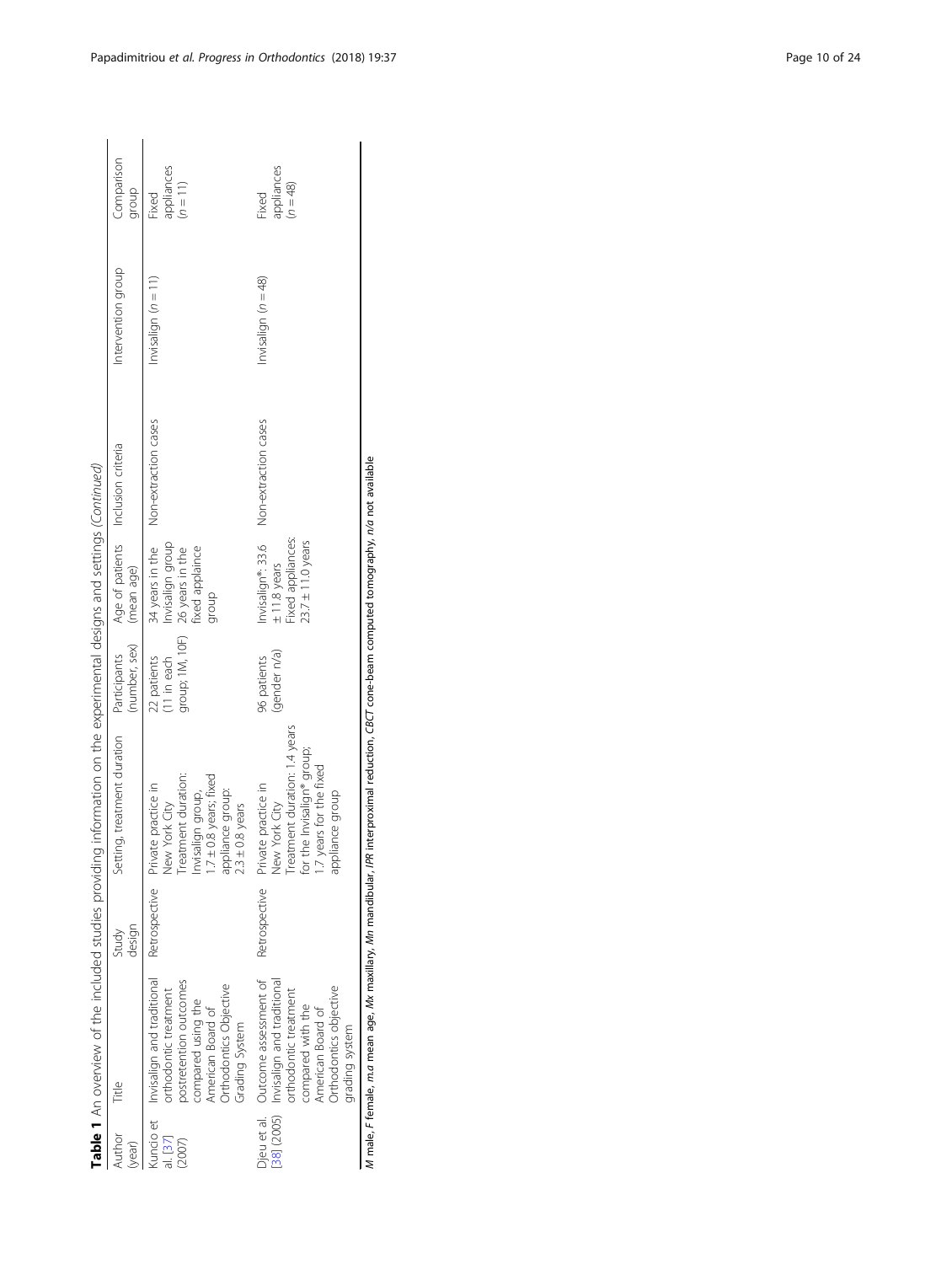<span id="page-10-0"></span>

| Author, year,                                                                     | Table 2 Overview of the results, outcomes, and conclusions of the included studies<br>Fite <sup>1</sup>                                                               | Subject                                        | Outcome assessed                                                                                                                                                                                                   | Method of outcome assessment                                                                                                                                                                                                                                                                                                                                                                                                                    | Results                                                                                                                                                                                                                                                                                                                                                                                                                                                         | Conclusions                                                                                                                                                                                              |
|-----------------------------------------------------------------------------------|-----------------------------------------------------------------------------------------------------------------------------------------------------------------------|------------------------------------------------|--------------------------------------------------------------------------------------------------------------------------------------------------------------------------------------------------------------------|-------------------------------------------------------------------------------------------------------------------------------------------------------------------------------------------------------------------------------------------------------------------------------------------------------------------------------------------------------------------------------------------------------------------------------------------------|-----------------------------------------------------------------------------------------------------------------------------------------------------------------------------------------------------------------------------------------------------------------------------------------------------------------------------------------------------------------------------------------------------------------------------------------------------------------|----------------------------------------------------------------------------------------------------------------------------------------------------------------------------------------------------------|
| Hennessy et al.<br>design<br>(2016)<br>$\begin{bmatrix} 1 & 8 \end{bmatrix}$<br>ă | produced by fixed labial<br>trial comparing mandibular<br>A randomized clinical<br>appliances and clear<br>incisor proclination<br>aligners                           | appliances<br>Invisalign<br>vs. fixed<br>group | produced by fixed appliances and<br>Invisalign® aligners when treating<br>Mandibular incisor proclination<br>patients with mild mandibular<br>crowding                                                             | cephalograms; the main outcome<br>was the cephalometric change in<br>the mandibular plane at the end<br>mandibular incisor inclination to<br>and near-end treatment lateral<br>Comparison of pre-treatment<br>of treatment                                                                                                                                                                                                                      | Invisalign®: $3.4 \pm 3.2^{\circ}$ ( $P > 0.05$ )<br>fixed appliances, 5.3 ± 4.3°;<br>- Mn incisor proclination:                                                                                                                                                                                                                                                                                                                                                | Mn incisor proclination produced<br>No difference in the amount of<br>by Invisalign® and fixed labial<br>appliances in mild crowding<br>cases                                                            |
| Li et al. [19]<br>$(2015)$<br>RCT                                                 | The effectiveness of the<br>multicenter randomized<br>Invisalign appliance in<br>extraction cases using<br>the the ABO model<br>grading system: a<br>controlled trial | appliances<br>Invisalign<br>vs. fixed          | Invisalign® system by comparing<br>treatment with that of fixed<br>Treatment outcomes of the<br>appliances in class I adult<br>the results of Invisalign®<br>extraction cases                                      | used to systematically grade both<br>pretreatment records (study casts<br>malocclusion. The ABO-OGS was<br>pre- and post-treatment records<br>and lateral cephalograms) to<br>control for initial severity of<br>The DI was used to analyze                                                                                                                                                                                                     | inter-proximal contacts, and root<br>ridges, occlusal relations, overjet,<br>Invisalign® had longer treatment<br>Invisalign® scores were significantly<br>Improved total mean scores of<br>compared to fixed appliances<br>scores for b-I inclination and<br>treatment for both groups in<br>terms of alignment, marginal<br>lower than fixed appliance<br>the OGS categories after<br>duration (31.5 months)<br>occlusal contacts<br>(22 months)<br>angulation | required more time and showed<br>treating class I adult extraction<br>worse performance in certain<br>appliances were successful in<br>Both Invisalign® and fixed<br>cases, though Invisalign®<br>fields |
| Bollen et al. [20]<br>$(2003)$<br>RCT                                             | orthodontic appliances.<br>sequential removable<br>complete treatment<br>Activation time and<br>material stiffness of<br>Part 1: Ability to                           | Invisalign<br>groups                           | material stiffness on the ability to<br>aligners, designed to fully correct<br>Effects of activation time and<br>complete the initial series of<br>each subject's malocclusion                                     | clinical evaluation and orthodontic<br>and photographs) every 4 months<br>records (progress study models<br>Initial PAR scores calculation,                                                                                                                                                                                                                                                                                                     | likely to lead to completion than<br>2 weeks activation interval more<br>- Lowest completion rate (0%) in<br>- Highest completion rate (46%)<br>appliance in completion rate<br>patients with $\geq$ 2 extractions<br>for non-extraction and initial<br>- 15/51 completed the initial<br>- No substantial differences<br>between soft- and hard<br>1 week (37% vs 21%)<br>regimen of aligners<br>PAR score < 15<br>$(27% \text{ vs } 32%)$                      | aligners for subjects with a non-<br>completion of the initial set of<br>extraction, 2 weeks activation<br>regimen and low initial PAR<br>Greater likelihood for<br>scores                               |
| Solano-Mendoza<br>et al. [21] (2016)<br>Prospect.                                 | expansion movement<br>Invisalign® system in<br>How effective is the<br>with Ex30' aligners?                                                                           | Accuracy                                       | A new method for measuring the<br>predictability of expansion obtained<br>by Invisalign® treatment and<br>differences between the predicted<br>expansion at the end of treatment<br>(ClinCheck® models) and actual | models measured with ToothMeasure®<br>actual 3D models measured with<br>following variables: canine gingival<br>width, 1st premolar gingival width,<br>width, 2nd premolar cuspid width,<br>NemoCast® for evaluation of the<br>Initial and final ClinCheck® virtual<br>cuspid width, 1st premolar cuspid<br>2nd premolar gingival width, 1st<br>Ist molar cuspid width, canine<br>compared to initial and final<br>molar gingival width, canine | differences between the final 3D<br>tween the initial 3D models and<br>cept for 1st molar cuspid width<br>Non-significant differences be-<br>ClinCheck® for all variables ex-<br>premolar gingival width, 2nd<br>molar gingival width, canine<br>premolar gingival width, 1st<br>and ClinCheck® models for<br>canine gingival width, 1st<br>Statistically significant<br>and arch depth                                                                         | Differences between the final<br>treatment is not predictable<br>3D and ClinCheck® models<br>expansion at the end of<br>showed that planned                                                              |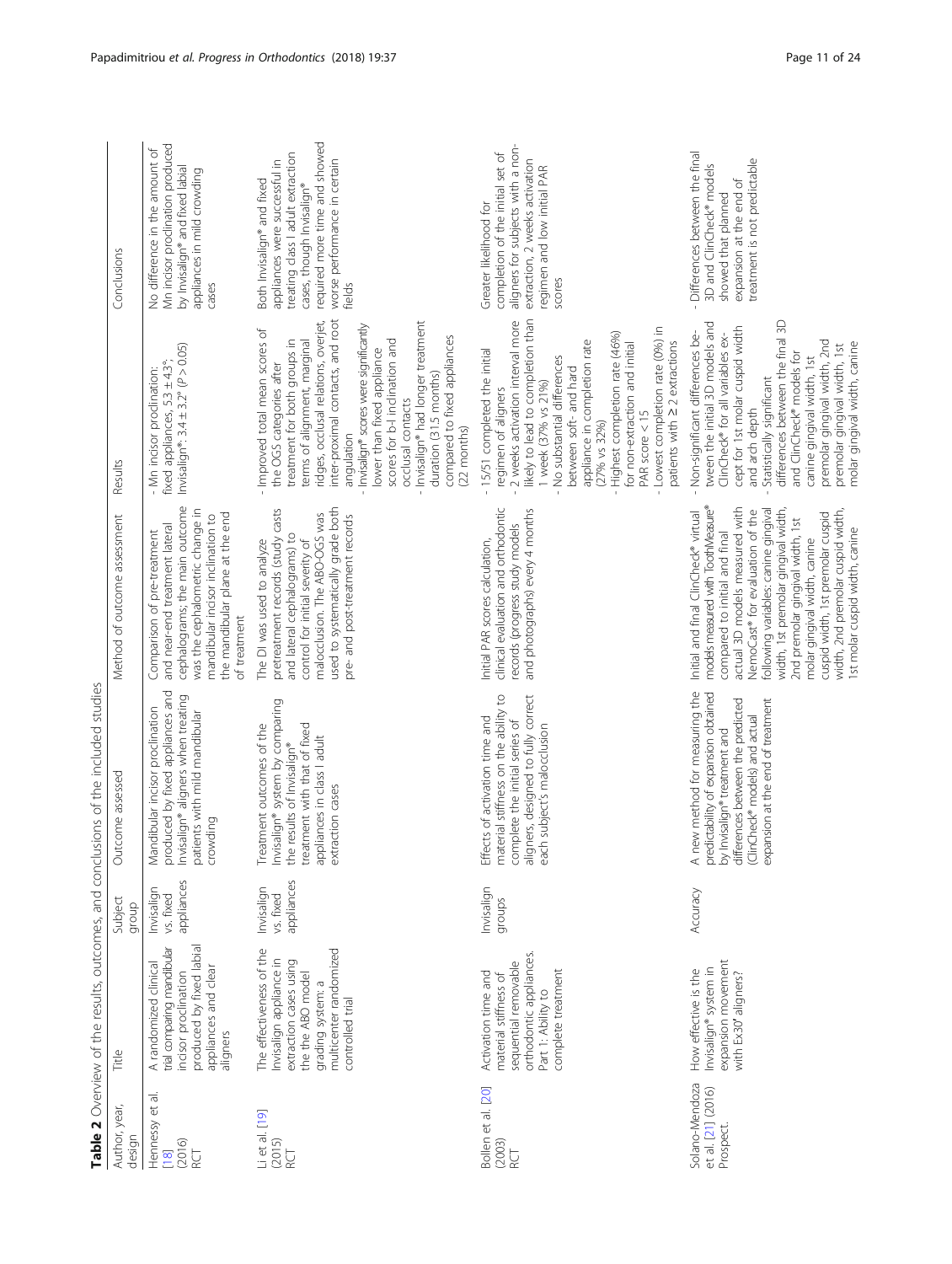| Author, year,<br>design                             | Title                                                                                                                             | Subject<br>qroup                      | Outcome assessed                                                                                                                                                                    | Method of outcome assessment                                                                                                                                                                                                                                                                                                                                                                                           | Results                                                                                                                                                                                                                                                                                                                                                                                                                                                         | Conclusions                                                                                                                                                                                                                                                           |
|-----------------------------------------------------|-----------------------------------------------------------------------------------------------------------------------------------|---------------------------------------|-------------------------------------------------------------------------------------------------------------------------------------------------------------------------------------|------------------------------------------------------------------------------------------------------------------------------------------------------------------------------------------------------------------------------------------------------------------------------------------------------------------------------------------------------------------------------------------------------------------------|-----------------------------------------------------------------------------------------------------------------------------------------------------------------------------------------------------------------------------------------------------------------------------------------------------------------------------------------------------------------------------------------------------------------------------------------------------------------|-----------------------------------------------------------------------------------------------------------------------------------------------------------------------------------------------------------------------------------------------------------------------|
|                                                     |                                                                                                                                   |                                       |                                                                                                                                                                                     | rotation, and 1st molar inclination<br>rotation, 1st right and left molar<br>depth, arch depth, 1st molar                                                                                                                                                                                                                                                                                                              | cuspid width, 1st premolar cuspid<br>width, 1st molar cuspid width<br>width, 2nd premolar cuspid                                                                                                                                                                                                                                                                                                                                                                |                                                                                                                                                                                                                                                                       |
| Buschang et al.<br>$[26]$ $(2015)$<br>Prospect.     | Predicted and actual end-<br>of-treatment occlusion<br>produced with aligner<br>therapy                                           | Accuracy                              | Differences between final actual<br>models from the final virtual<br>ClinCheck® models after<br>treatment with Invisalign                                                           | models measured with MeshLab<br>V1.30 software for evaluation of<br>Final ClinCheck® virtual models<br>Orthodontics (ABO) Objective<br>compared to final actual 3D<br>the American Board of<br>Grading System (OGS)                                                                                                                                                                                                    | showed significantly fewer overall<br>Differences were mainly observed<br>OGS point deductions compared<br>in alignment (1 vs 4 deductions),<br>to final actual models (15 vs 24).<br>(2 vs 3 deductions), and occlusal<br>buccolingual inclinations (3 vs 4<br>Final virtual ClinCheck models<br>deductions), occlusal contacts<br>elations (2 vs 4 deductions)                                                                                                | occlusion, as measured by the<br>The final virtual ClinCheck<br>models do not accurately<br>OGS, at the end of active<br>reflect the patients' final<br>treatment                                                                                                     |
| Castroflorio et al.<br>$[22]$ $(2013)$<br>Prospect. | Upper-Incisor Root Control<br>with Invisalign® Appliances                                                                         | Accuracy                              | Efficiency of Align Technology's<br>Power Ridge in controlling the b-l<br>inclination of upper incisors                                                                             | ClinCheck® initial and final virtual<br>measurements on 3D-scans of<br>from the right and left default<br>setups for each upper incisor<br>actual dental models<br>views compared to                                                                                                                                                                                                                                   | 10.5° and 10.5°, respectively, and<br>the virtual setups and 21.1° on<br>At T1, the torque values were<br>Ò<br>upper incisors at T0: 20.9° on<br>Mean torque values for the<br>represented the torque<br>prescription (10.4°)<br>the scanned casts                                                                                                                                                                                                              | when a torque correction of<br>Invisalign® controls well the<br>upper-incisor root torque,<br>about 10° is required                                                                                                                                                   |
| Pavoni et al. [23]<br>Prospect.<br>(2011)           | dento-alveolar effects<br>Invisalign: analysis of<br>Self-ligating versus                                                         | appliances<br>Invisalign<br>vs. fixed | Dentoalveolar effects of the Invisalign®<br>perimeter and arch depth on Mx<br>jaw<br>system and of self-ligating<br>brackets treatment in relation to<br>transverse dimension, arch | intermolar width, arch depth, and<br>(intercanine-, interpremolar-, and<br>Measurements on pre- and post-<br>treatment maxillary dental casts<br>arch perimeter)                                                                                                                                                                                                                                                       | following variables as compared<br>2.3 mm; second premolar width<br>1.8 mm; arch perimeter, 1.3 mm<br>causing further increases in the<br>Significant differences between<br>to Invisalign: intercanine width<br>the 2 groups with self-ligating<br>(cusp), 2.6 mm; first premolar<br>-No significant differences in<br>width (fossa), 3.3 mm; first<br>premolar width (gingiva),<br>premolar width (gingiva)<br>(fossa), 2.0 mm; second<br>treatment duration. | Class I mild crowding can be<br>self-ligating brackets at the<br>treated by Invisalign® and<br>same treatment duration<br>Invisalign® can easily tip<br>crowns but not roots                                                                                          |
| Kravitz et al. [5]<br>Prospect.<br>(2009)           | How well does Invisalign<br>work? A prospective clinical<br>movement with Invisalign<br>study evaluating the<br>efficacy of tooth | Accuracy                              | models in the anterior teeth, after<br>models and virtual ClinCheck®<br>Differences between actual<br>treatment with Invisalign                                                     | between the predicted and achieved<br>Superimposition of virtual models<br>anterior open bite, and crowding)<br>over the achieved tooth position<br>intrusion, extrusion, mesiodistal<br>of the predicted tooth position<br>using a modified ABO-OGS on<br>(ToothMeasure®). Comparison<br>amount of tooth movement<br>pretreatment digital models.<br>(i.e., expansion, constriction,<br>DI scores (overjet, overbite, | for Mn central incisors), followed<br>lingual constriction (47.1%), least<br>- Canine rotation significantly less<br>(29.6%; 18.3% for Mx and 24.5%<br>teeth, except for that of the Mx<br>accurate movement: extrusion<br>accurate than that of all other<br>by mesio-distal tipping of the<br>- Invisalign® mean accuracy of<br>Most accurate movement:<br>tooth movement, 41%<br>Mn canines (26.9%)                                                          | Prescription by clinicians should<br>be made based on the patient's<br>biomechanics of the Invisalign®<br>treatment needs, while taking<br>into account the limitations of<br>Further research is needed to<br>understand the efficacy and<br>the appliance<br>system |

Table 2 Overview of the results, outcomes, and conclusions of the included studies (Continued) Table 2 Overview of the results, outcomes, and conclusions of the included studies (Continued)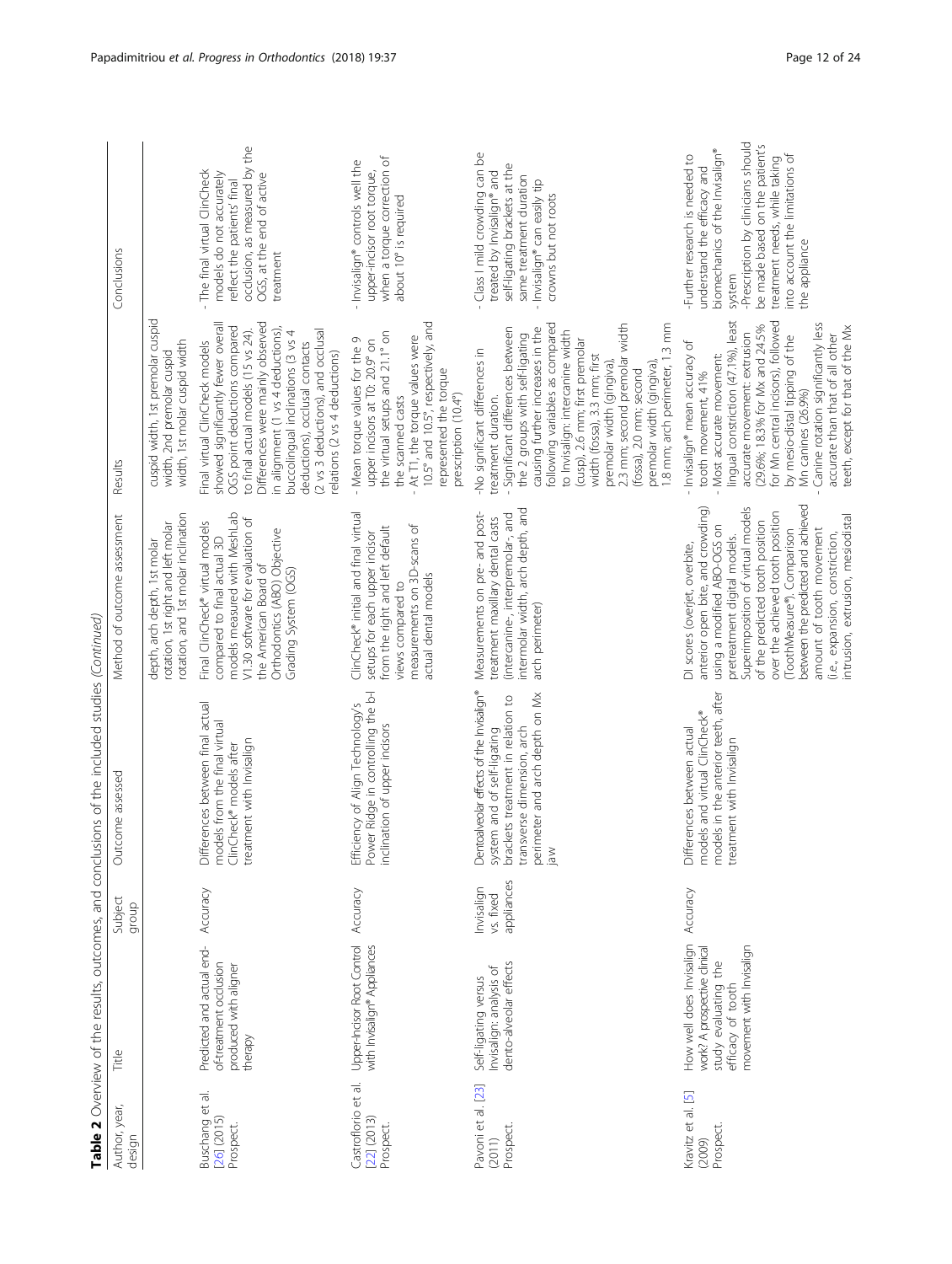|                                            |                                                                                                                                            |                                | Table 2 Overview of the results, outcomes, and conclusions of the included studies (Continued)                |                                                                                                                                                                               |                                                                                                                                                                                                                                                                                                                                                                                                                                                                                                                                                                                                                                                                                                                                       |                                                                                                                                                                                                                                                                                                                                      |
|--------------------------------------------|--------------------------------------------------------------------------------------------------------------------------------------------|--------------------------------|---------------------------------------------------------------------------------------------------------------|-------------------------------------------------------------------------------------------------------------------------------------------------------------------------------|---------------------------------------------------------------------------------------------------------------------------------------------------------------------------------------------------------------------------------------------------------------------------------------------------------------------------------------------------------------------------------------------------------------------------------------------------------------------------------------------------------------------------------------------------------------------------------------------------------------------------------------------------------------------------------------------------------------------------------------|--------------------------------------------------------------------------------------------------------------------------------------------------------------------------------------------------------------------------------------------------------------------------------------------------------------------------------------|
| Author, year,<br>design                    | Fitle                                                                                                                                      | Subject<br>qroup               | Outcome assessed                                                                                              | Method of outcome assessment                                                                                                                                                  | Results                                                                                                                                                                                                                                                                                                                                                                                                                                                                                                                                                                                                                                                                                                                               | Conclusions                                                                                                                                                                                                                                                                                                                          |
|                                            |                                                                                                                                            |                                |                                                                                                               | tip, labiolingual tip, and rotation).<br>achieved / predicted ) 100%]<br>Accuracy (%) = [( predicted-                                                                         | more accurate than labial crown<br>accuracy between Mx and Mn<br>- Lingual crown tip significantly<br>rotational movements $>$ 15°.<br>lateral incisors, especially at<br>for any movement on any<br>No statistical difference in<br>specific tooth<br>ijρ                                                                                                                                                                                                                                                                                                                                                                                                                                                                            |                                                                                                                                                                                                                                                                                                                                      |
| Kravitz et al. [24]<br>Prospect.<br>(2008) | Influence of attachments Accuracy<br>rotation with Invisalign<br>accuracy of canine<br>and interproximal<br>reduction on the               |                                | Influence of attachments and IPR<br>on canines undergoing rotational<br>movement with Invisalign®             | predicted with the ones achieved<br>Tooth Measure® to compare the<br>amount of canine rotations<br>(in degrees). Accuracy (%)<br>= [( predicted-achieved )<br>predicted) 100% | canine rotation was 35.8 ± 26.3%<br>difference in rotational accuracy<br>difference in accuracy between<br>most commonly prescribed at-<br>for Mx and Mn canines for any<br>The vertical-ellipsoid was the<br>- Invisalign® mean accuracy of<br>- No statistically significant<br>No statistically significant<br>tachment shape (70.5%)<br>of the 3 groups<br>the 3 groups                                                                                                                                                                                                                                                                                                                                                           | vertical-ellipsoid attachments<br>derotation is limited and not<br>Invisalign® system in canine<br>significantly improved by<br>The effectiveness of the<br>and IPR                                                                                                                                                                  |
| Baldwin et al.<br>[27] (2008)<br>Prospect. | orthodontic appliances.<br>sequential removable<br>Activation time and<br>material stiffness of<br>extraction patients<br>Part 3: Premolar | Invisalign<br>$\sum_{i=1}^{n}$ | premolar extraction spaces during<br>Tipping of teeth adjacent to<br>space closure with aligner<br>appliances | radiographs pre-treatment and at<br>(potentially continued with fixed<br>the end of Invisalign treatment<br>Dental casts and panoramic<br>appliances)                         | was 7 (range, 1-17) months and<br>were $20.8^{\circ}$ ( $P < 0.0001$ ; $n = 12$ ) in<br>No subject completed the initial<br>ultimately completed treatment<br>mandible and $16.3^\circ$ ( $P < 0.0001$ ;<br>series of aligners before failure<br>During treatment, the average<br>- The average time in the initial<br>months (treatment continued<br>models, the average changes<br>$n = 19$ ) in the maxilla. On the<br>$0.0001; n = 20$ ) in the maxilla<br>interdental angle were 21.5°<br>the mandible and $15.9^{\circ}$ (P <<br>series of aligners and only<br>aligners 16.6 (range, 6-28)<br>$(P < 0.0001; n = 10)$ in the<br>the average total time in<br>radiographic changes in<br>with fixed appliances)<br>with aligners | - In premolar extraction patients<br>into the extraction space and<br>tipping of mandibular teeth<br>There is a trend for greater<br>occurs (it can be corrected<br>significant dental tipping<br>around second premolar<br>treatment with aligners<br>extraction sites during<br>treated with Invisalign,<br>with fixed appliances) |

Vlaskalic and Boyd [\[25\]](#page-23-0) (2002)

Vlaskalic and

Clinical evolution of the Invisalign® appliance

Clinical evolution of the Invisalign

Clinical evaluation of the Invisalign® system based on a feasibility study conducted in the University of the

Clinical evaluation of the Invisalign® I<br>system based on a feasibility study I<br>conducted in the University of the I<br>Pacific in 1997

Pre-, progress-, and posttreatment records including panoramic and lateral cephalometric radiographs, dental casts, intra-, and extraoral photographs.

Pre-, progress-, and post-

treatment records including<br>panoramic and lateral cephalometric<br>radiographs, dental casts, intra-,<br>and extraoral photographs.

Group 1: aligners need to be worn for at least 10 days each, patients tolerate aligners well, posterior open bite occurs in some patients, overcorrection of tooth position is necessary in

worn for at least 10 days each, Group 1: aligners need to be

: patients tolerate aligners well,<br>posterior open bite occurs in<br>some patients, overcorrection of<br>tooth position is necessary in

-The Invisalign system is a viable alternative to conventional fixed and removable appliances - Patients in the permanent dentition with mild to moderate malocclusions may

-The Invisalign system is a viable<br>alternative to conventional fixed<br>and removable appliances<br>- Patients in the permanent<br>dentition with mild to<br>moderate malocclusions may

groups

Pacific in 1997

Boyd [25] (2002) Invisalign® appliance<br>Prospect.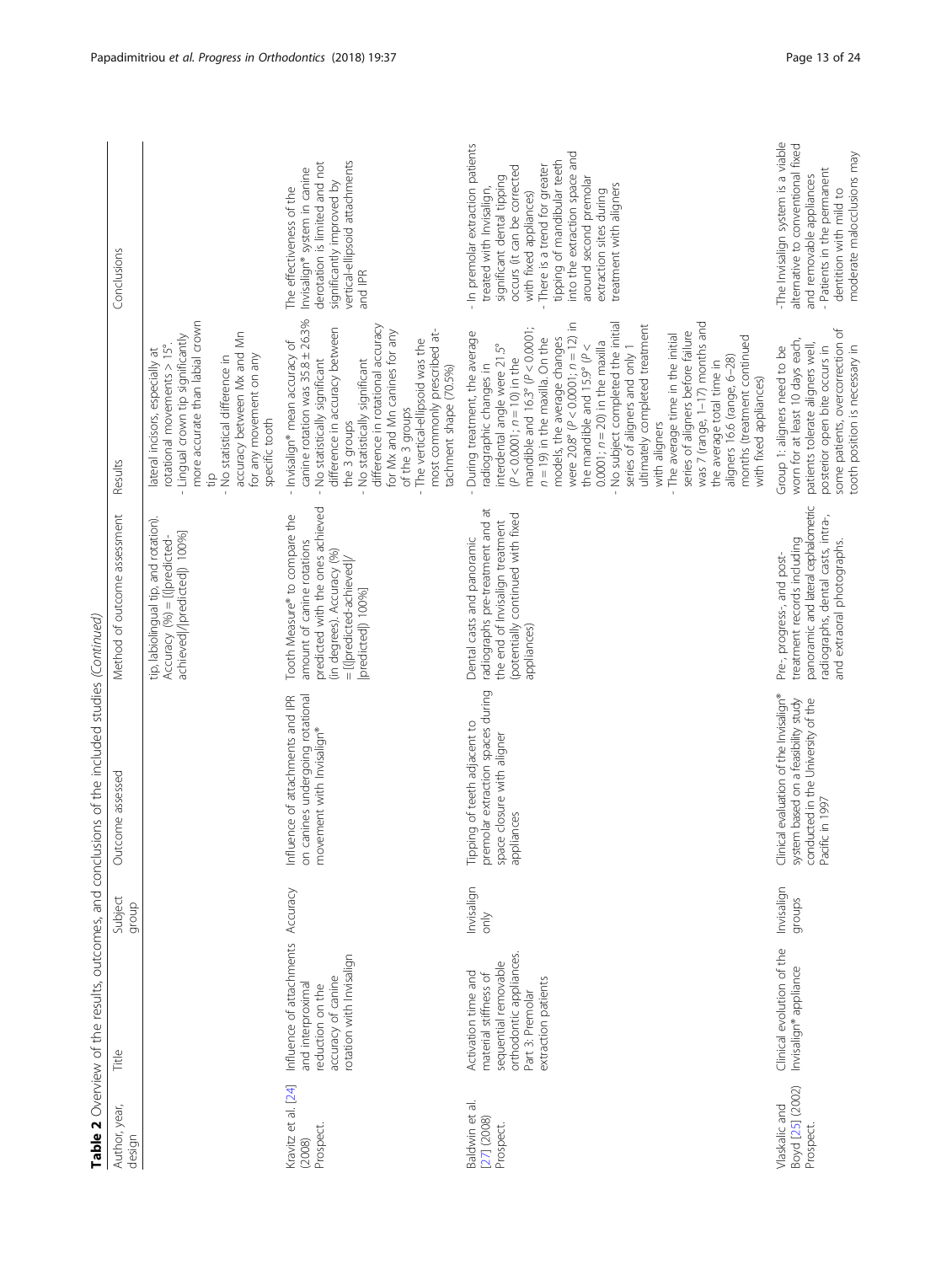| j<br>I                      |
|-----------------------------|
|                             |
| İ<br>Ï                      |
| í                           |
| I<br>j<br>$\frac{1}{2}$     |
| ī<br>ļ<br>،<br>با<br>j<br>1 |
| i<br>ļ<br>١<br>I            |
| ì<br>i<br>I<br>ì            |
|                             |
| į<br>I<br>ı                 |
| $rac{1}{2}$<br>I            |

|                                            |                                                                                                                                                                   |                                       | Table 2 Overview of the results, outcomes, and conclusions of the included studies (Continued)                                                                                                 |                                                                                                                                                                                                                             |                                                                                                                                                                                                                                                                                                                                                                                                                                                                                                                                                                                          |                                                                                                                                                                                                                                                                                                                                    |
|--------------------------------------------|-------------------------------------------------------------------------------------------------------------------------------------------------------------------|---------------------------------------|------------------------------------------------------------------------------------------------------------------------------------------------------------------------------------------------|-----------------------------------------------------------------------------------------------------------------------------------------------------------------------------------------------------------------------------|------------------------------------------------------------------------------------------------------------------------------------------------------------------------------------------------------------------------------------------------------------------------------------------------------------------------------------------------------------------------------------------------------------------------------------------------------------------------------------------------------------------------------------------------------------------------------------------|------------------------------------------------------------------------------------------------------------------------------------------------------------------------------------------------------------------------------------------------------------------------------------------------------------------------------------|
| Author, year<br>design                     | Title                                                                                                                                                             | Subject<br>qroup                      | Outcome assessed                                                                                                                                                                               | Method of outcome assessment                                                                                                                                                                                                | Results                                                                                                                                                                                                                                                                                                                                                                                                                                                                                                                                                                                  | Conclusions                                                                                                                                                                                                                                                                                                                        |
|                                            |                                                                                                                                                                   |                                       |                                                                                                                                                                                                |                                                                                                                                                                                                                             | the start of treatment to maintain<br>Group 2: attachments are necessary<br>pontic system is esthetically and<br>attachments are necessary from<br>or rotations of cylindrical shaped<br>teeth, intrusion, extrusion, bodily<br>tooth movement, extraction of<br>extraction cases, virtual tooth<br>mechanically advantageous<br>adequate root control in<br>Group 3: long vertical<br>nitial 3-D setup<br>teeth is possible                                                                                                                                                             | Further investigation is needed<br>treatment is planned carefully<br>be greatly benefited when<br>for the ultimate clinical<br>potential of Invisalign®                                                                                                                                                                            |
| Gu et al. [28]<br>Retrosp.<br>(2017)       | appliances using the Peer<br>and efficiency compared<br>Assessment Rating index<br>with conventional fixed<br>treatment effectiveness<br>Evaluation of Invisalign | appliances<br>Invisalign<br>vs. fixed | Effectiveness and efficiency of the<br>Invisalign system compared with<br>mild to moderate malocclusions<br>conventional fixed appliances in                                                   | treated with Invisalign® and fixed<br>scores, treatment duration, and<br>Comparison between patients<br>treatment reduction in PAR<br>treatment PAR scores, post-<br>malocclusion improvement<br>appliances assessing post- | with fixed appliances ( $P = 0.0040$ )<br>improvement" in the Invisalign®<br>All patients in both groups had<br>> 30% reduction in PAR scores.<br>scores: 20.81 for Invisalign and<br>group were 0.33 times greater<br>posttreatment PAR scores and<br>22.79 for fixed appliances (NS)<br>PAR score reduction between<br>controlling for age $(P = 0.015)$<br>5.7 months faster than those<br>Invisalign® patients finished<br>Average pretreatment PAR<br>Odds of achieving "great<br>Not statistically different<br>than those in the fixed<br>appliances group after<br>the 2 groups. | appliances are able to improve<br>Treatment with Invisalign was<br>Fixed appliances were more<br>effective than Invisalign in<br>Both Invisalign® and fixed<br>finished on average 30%<br>(5.7 months) faster than<br>treatment with fixed<br>mild to moderate<br>providing greater<br>improvements<br>malocclusion<br>appliances. |
| Khosravi et al.<br>[29] (2017)<br>Retrosp. | Management of overbite<br>with the Invisalign appliance                                                                                                           | Invisalign<br>groups                  | patients with various pre-treatment<br>overbite relationships treated only<br>with Invisalign and other dental<br>and skeletal changes<br>Vertical dimension changes in<br>nd skeletal changes | Dolphin Imaging, Chatsworth, Calif<br>Pre- and post-treatment lateral<br>cephalometric radiographs;<br>cephalometric analyses by                                                                                            | Changes in incisor position were<br>vertical position and mandibular<br>.5 mm, whereas the open bite<br>improvements in the deep bite<br>median change for the normal<br>overbite patients was 0.3 mm<br>median overbite opening of<br>responsible for most of the<br>deepening of 1.5 mm. The<br>Minimal changes in molar<br>Deep bite patients had a<br>patients had a median<br>and open bite groups<br>plane angle                                                                                                                                                                   | primarily by proclination of Mn<br>moderate anterior open bites,<br>patients with normal overbite<br>Invisalign corrects mild to<br>Overbite is maintained in<br>primarily through incisor<br>Deep bite improvement<br>successful in managing<br>Invisalign is relatively<br>extrusion<br>overbite<br>incisors                     |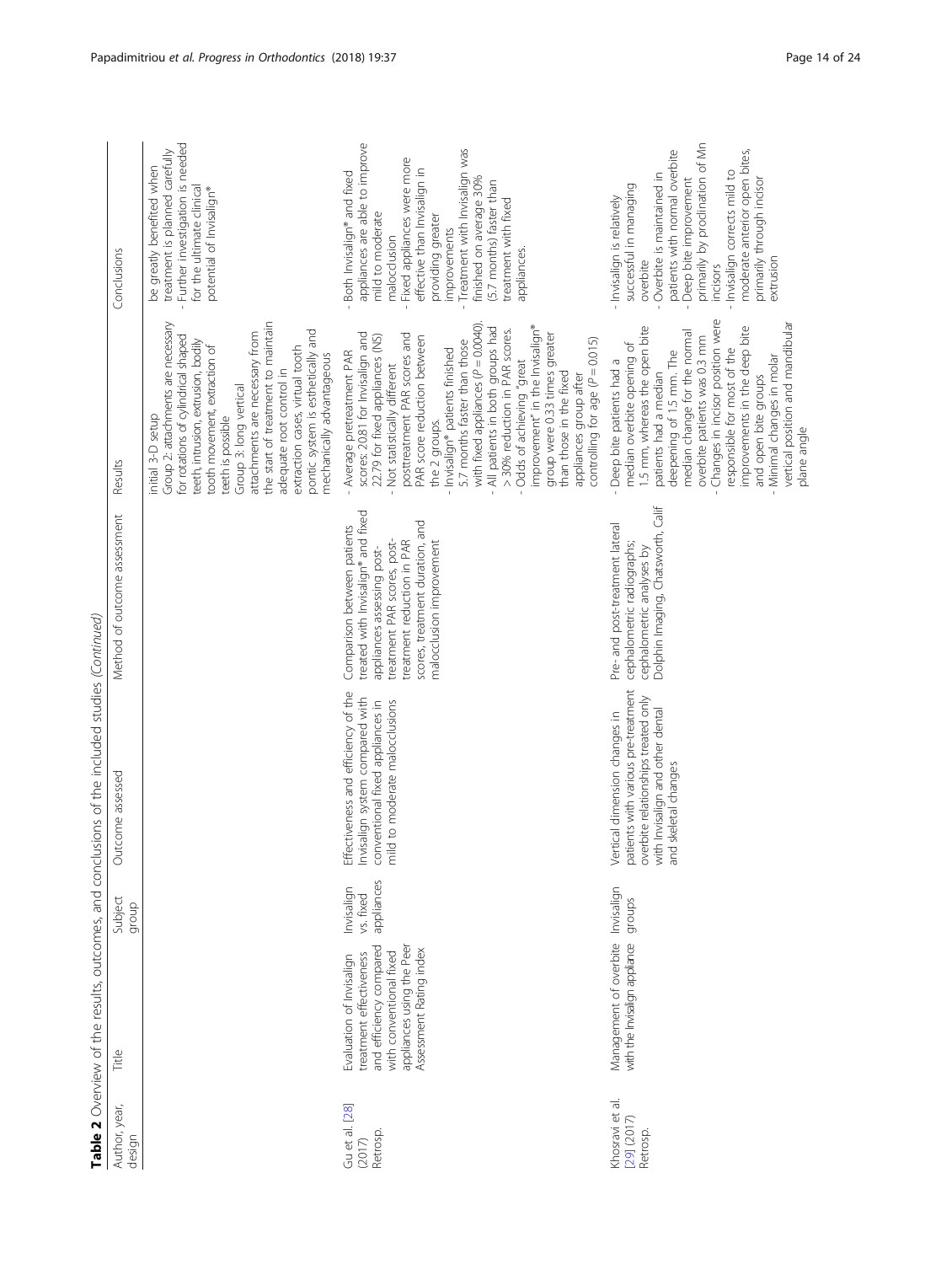|                              |                                                                                 |                  | Table 2 Overview of the results, outcomes, and conclusions of the included studies (Continued)                                                                                             |                                                                                                                                                                                                                       |                                                                                                                                                                                                                                                                                                                                                                                                |                                                                                                                                                                                                                                                                                                                           |
|------------------------------|---------------------------------------------------------------------------------|------------------|--------------------------------------------------------------------------------------------------------------------------------------------------------------------------------------------|-----------------------------------------------------------------------------------------------------------------------------------------------------------------------------------------------------------------------|------------------------------------------------------------------------------------------------------------------------------------------------------------------------------------------------------------------------------------------------------------------------------------------------------------------------------------------------------------------------------------------------|---------------------------------------------------------------------------------------------------------------------------------------------------------------------------------------------------------------------------------------------------------------------------------------------------------------------------|
| uthor, year, Title<br>lesian |                                                                                 | Subject<br>dnoi6 | Outcome assessed                                                                                                                                                                           | Method of outcome assessment Results                                                                                                                                                                                  |                                                                                                                                                                                                                                                                                                                                                                                                | Conclusions                                                                                                                                                                                                                                                                                                               |
| Retrosp.<br>(2016)           | transverse changes with<br>loule et al. [30] The predictability of<br>nvisalign | Accuracy         | models after treatment with Invisalign,<br>initial and final virtual ClinCheck®<br>and final actual models from the<br>when planning transverse changes<br>Differences between the initial | (created from an iTero scan) and<br>digital models from Clincheck®<br>- Comparison between pre- and<br>- Digital models were measured<br>posttreatment digital models,<br>with Geomagic Quality<br>(Align Technology) | overall accuracy of 87.7%: 98.9%<br>gingival margins, with prediction<br>accuracy of 72.8%: 82.9% at the<br>for the cusp tips and 76.4% for<br>- In the Mx, when dentoalveolar<br>worsening toward the posterior<br>- For the Mn arch, there was an<br>Invisalign®, there was a mean<br>expansion was planned with<br>cusp tips and 62.7% at the<br>the gingival margins<br>region of the arch | - Clincheck® prediction of<br>expansion involves more<br>bodily movement of the<br>than that achieved clinic<br>More dental tipping was<br>overcorrection and othe<br>auxiliary methods of exp<br>may help reduce the rat<br>midcourse corrections a<br>refinements, especially in<br>- Careful planning with<br>observed |

| I                  |  |
|--------------------|--|
|                    |  |
|                    |  |
|                    |  |
|                    |  |
|                    |  |
|                    |  |
| ı                  |  |
|                    |  |
|                    |  |
|                    |  |
|                    |  |
|                    |  |
|                    |  |
|                    |  |
|                    |  |
|                    |  |
|                    |  |
|                    |  |
|                    |  |
|                    |  |
|                    |  |
|                    |  |
|                    |  |
|                    |  |
|                    |  |
|                    |  |
|                    |  |
|                    |  |
|                    |  |
|                    |  |
|                    |  |
|                    |  |
|                    |  |
|                    |  |
|                    |  |
|                    |  |
|                    |  |
|                    |  |
|                    |  |
|                    |  |
|                    |  |
|                    |  |
|                    |  |
| ļ                  |  |
|                    |  |
|                    |  |
|                    |  |
|                    |  |
|                    |  |
|                    |  |
|                    |  |
|                    |  |
| こくく                |  |
|                    |  |
|                    |  |
|                    |  |
|                    |  |
|                    |  |
|                    |  |
|                    |  |
|                    |  |
|                    |  |
|                    |  |
|                    |  |
|                    |  |
|                    |  |
|                    |  |
|                    |  |
|                    |  |
|                    |  |
|                    |  |
| is 2002/07/11 2012 |  |
|                    |  |
|                    |  |
|                    |  |
|                    |  |
|                    |  |
|                    |  |
|                    |  |
|                    |  |
|                    |  |
|                    |  |
|                    |  |
|                    |  |
|                    |  |
|                    |  |
|                    |  |
|                    |  |
|                    |  |
|                    |  |
|                    |  |
|                    |  |
|                    |  |
|                    |  |
|                    |  |
|                    |  |
|                    |  |
|                    |  |
|                    |  |
|                    |  |
|                    |  |
|                    |  |
|                    |  |
|                    |  |
|                    |  |
|                    |  |
| I                  |  |
|                    |  |
| l                  |  |

| Houle et al. [30]<br>Retrosp<br>(2016)   | transverse changes with<br>The predictability of<br>Invisalign                                                                                          | Accuracy             | models after treatment with Invisalign,<br>initial and final virtual ClinCheck®<br>Differences between the initial<br>and final actual models from the<br>when planning transverse changes | posttreatment digital models,<br>(created from an iTero scan) and<br>digital models from Clincheck®<br>Comparison between pre- and<br>Digital models were measured<br>with Geomagic Qualify<br>Align Technology)<br>$\mathbf{I}$ | overall accuracy of 87.7%: 98.9%<br>gingival margins, with prediction<br>accuracy of 72.8%: 82.9% at the<br>worsening toward the posterior<br>for the cusp tips and 76.4% for<br>In the Mx, when dentoalveolar<br>For the Mn arch, there was an<br>Invisalign®, there was a mean<br>lower arches were significantly<br>expansion was planned with<br>Variance ratios for upper and<br>cusp tips and 62.7% at the<br>the gingival margins<br>region of the arch<br>different $(P < 0.05)$ | auxiliary methods of expansion<br>bodily movement of the teeth<br>refinements, especially in the<br>than that achieved clinically.<br>may help reduce the rate of<br>posterior region of the Mx<br>midcourse corrections and<br>overcorrection and other<br>expansion involves more<br>More dental tipping was<br>Clincheck® prediction of<br>Careful planning with<br>observed                                                            |
|------------------------------------------|---------------------------------------------------------------------------------------------------------------------------------------------------------|----------------------|--------------------------------------------------------------------------------------------------------------------------------------------------------------------------------------------|----------------------------------------------------------------------------------------------------------------------------------------------------------------------------------------------------------------------------------|------------------------------------------------------------------------------------------------------------------------------------------------------------------------------------------------------------------------------------------------------------------------------------------------------------------------------------------------------------------------------------------------------------------------------------------------------------------------------------------|--------------------------------------------------------------------------------------------------------------------------------------------------------------------------------------------------------------------------------------------------------------------------------------------------------------------------------------------------------------------------------------------------------------------------------------------|
| Ravera et al. [31]<br>Retrosp.<br>(2016) | Maxillary molar distalization<br>patients: a multicenter<br>with aligners in adult<br>etrospective study                                                | Invisalign<br>qroup  | Dentoalveolar and skeletal changes<br>following maxillary molar distalization<br>therapy with Invisalign in adult<br>patients                                                              | Pre- and post-treatment lateral<br>cephalometric radiographs                                                                                                                                                                     | between pre- and post-treatment<br>showed no significant differences<br>SN-GoGn and SPP-GoGn angles<br>significant tipping and vertical<br>No significant movements on<br>Distal movement of the 2nd<br>significant tipping (P = 0.056)<br>Distal movement of the 1st<br>molar: 2.25 mm without<br>molar: 2.52 mm without<br>and vertical movements<br>the lower arch.<br>cephalograms<br>movements                                                                                      | Invisalign aligners are effective<br>non-growing subjects without<br>significant vertical and mesio-<br>selected end-to-end class II<br>in distalizing Mx molars in<br>distal tipping movements<br>No changes to the facial<br>height                                                                                                                                                                                                      |
| Duncan et al.<br>[32] (2015)<br>Retrosp  | incisor position and arch<br>Changes in mandibular<br>Invisalign correction of<br>the crowded dentition<br>treated nonextraction<br>form resulting from | Invisalign<br>groups | Treatment outcomes in non-extraction<br>cases with lower anterior crowding<br>treated with Invisalign®                                                                                     | -Pre- and post-treatment records<br>determine lower incisor changes<br>(digital study models and lateral<br>- IPR and changes in arch width<br>cephalometric radiographs)<br>-Cephalometric analysis to<br>were also measured    | in buccal expansion in all three<br>incisor position and angulation<br>angulation in the the mild and<br>Statistically significant increase<br>- In the severe crowding group,<br>No significant differences in<br>moderate crowding groups<br>significant changes in lower<br>lower incisor position and<br>there were statistically<br>groups.                                                                                                                                         | In non-extraction severe crowd-<br>- No change in the lower incisor<br>position or angulation in mild<br>Buccal arch expansion and IPR<br>Intercanine, interpremolar, and<br>ntermolar widths do not differ<br>ng cases (> 6 mm), the lower<br>incisors tend to procline and<br>to moderate lower anterior<br>among the three groups at<br>are important factors in<br>crowding resolution<br>crowding cases<br>post-treatment<br>protrude |

Invisalign seems to increase the Mn intercanine distance with little increase in b-l inclination compared to fixed appliances

Invisalign seems to increase the<br>Mn intercanine distance with<br>little increase in b-I inclination<br>compared to fixed appliances

Grünheid et al. [[33](#page-23-0)] (2015) Retrosp.

Effect of clear aligner therapy on the buccolingual inclination of mandibular canines

Invisalign vs. fixed appliances

Treatment changes in b-l inclination of Mn canines and intercanine distance between patients treated with Invisalign® and conventional

Treatment changes in b-I inclination Pre- and post-treatment CBCTs<br>of Mn canines and intercanine dis-<br>tance between patients treated<br>with Invisalign® and conventional

Pre- and post-treatment CBCTs - No significant pre-treatment

difference between the groups regarding the b-l inclination of Mn canines and intercanine

- No significant pre-treatment<br>difference between the groups<br>regarding the b-I inclination of<br>Mn canines and intercanine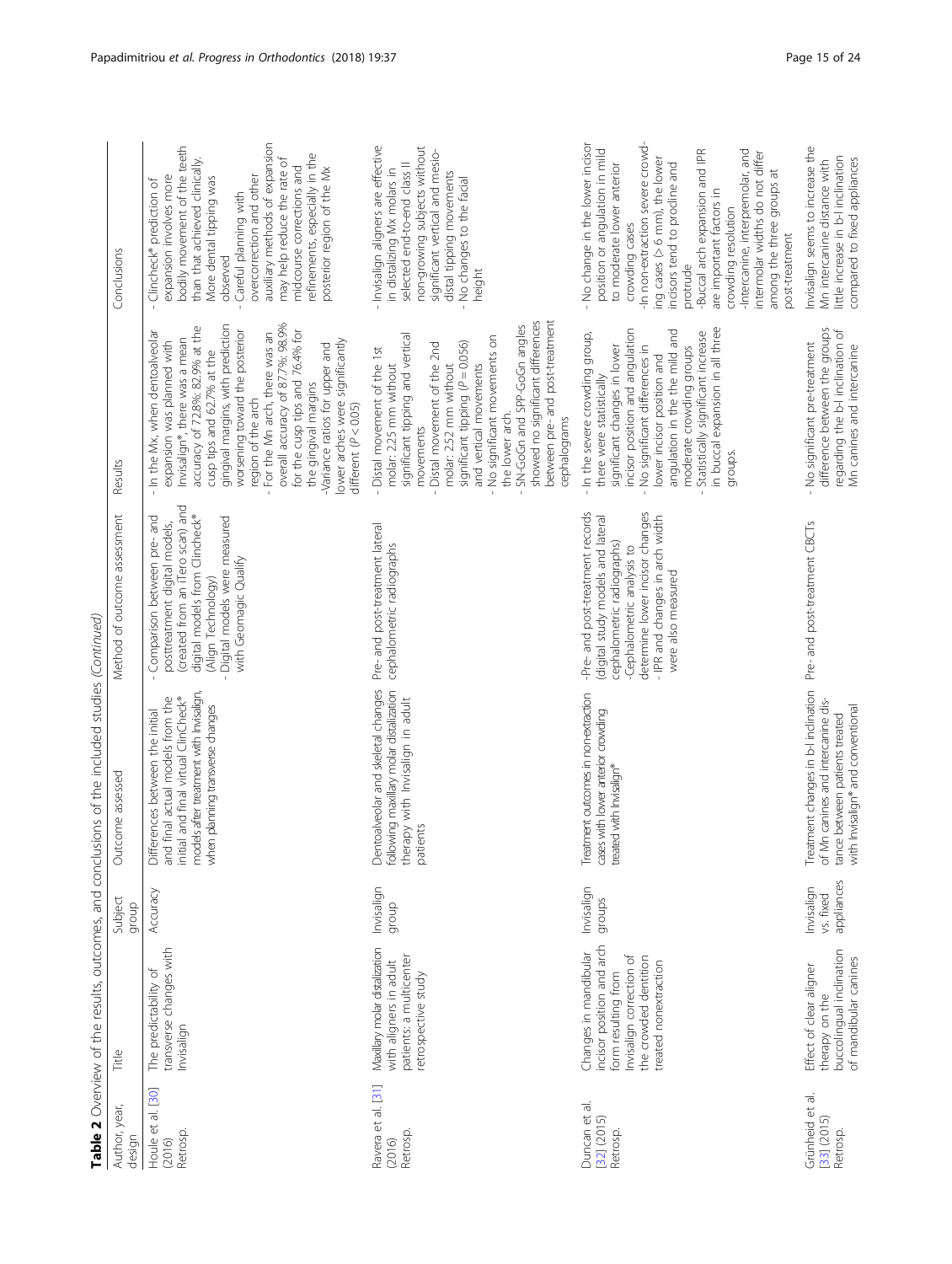|                                           |                                                                                                                                               |                  | Table 2 Overview of the results, outcomes, and conclusions of the included studies (Continued)                                                                                                 |                                                                                                                                                                                                                                                                                               |                                                                                                                                                                                                                                                                                                                                                                                                                                                                         |                                                                                                                                                                                                                                                                                                                                                                                                               |
|-------------------------------------------|-----------------------------------------------------------------------------------------------------------------------------------------------|------------------|------------------------------------------------------------------------------------------------------------------------------------------------------------------------------------------------|-----------------------------------------------------------------------------------------------------------------------------------------------------------------------------------------------------------------------------------------------------------------------------------------------|-------------------------------------------------------------------------------------------------------------------------------------------------------------------------------------------------------------------------------------------------------------------------------------------------------------------------------------------------------------------------------------------------------------------------------------------------------------------------|---------------------------------------------------------------------------------------------------------------------------------------------------------------------------------------------------------------------------------------------------------------------------------------------------------------------------------------------------------------------------------------------------------------|
| Author, year,<br>design                   | Title                                                                                                                                         | Subject<br>qroup | tcome assessed<br>ਟੋ                                                                                                                                                                           | Method of outcome assessment                                                                                                                                                                                                                                                                  | Results                                                                                                                                                                                                                                                                                                                                                                                                                                                                 | Conclusions                                                                                                                                                                                                                                                                                                                                                                                                   |
|                                           | and the intercanine<br>distance                                                                                                               |                  | fixed appliances                                                                                                                                                                               |                                                                                                                                                                                                                                                                                               | (i.e., their crowns were positioned<br>Positive pre- and post-treatment<br>Significantly greater post-treatment<br>b-I inclinations of Mn canines<br>buccal to their roots) for both<br>aligner group at the end of<br>b-I inclination in the Invisalign<br>intercanine distance in the<br>Significantly increased<br>treatment<br>distance<br>groups<br>group                                                                                                          |                                                                                                                                                                                                                                                                                                                                                                                                               |
| Simon et al. [34]<br>Retrosp.<br>(2014)   | Treatment outcome and<br>incisor torque, premolar<br>technique - regarding<br>derotation and molar<br>efficacy of an aligner<br>distalization | Accuracy         | Treatment efficacy of Invisalign®<br>aligners for the following 3<br>predetermined tooth movements:<br>incisor torque > 10°, premolar<br>derotation > 10°, and molar<br>distalization > 1.5 mm | Ridge), the staging (movement/<br>auxiliaries (attachments/Power<br>movement by ClinCheck® and<br>Evaluation of the influence of<br>compliance with treatment<br>predicted amount of tooth<br>the amount achieved after<br>Comparison between the<br>aligner), and the patient's<br>treatment | Premolar derotation showed the<br>- Mean accuracy for upper incisor<br>Overall mean efficacy: 59 ± 0.2%<br>Distalization of an upper molar<br>movement, with efficacy<br>approximately 40 ± 0.3%<br>approximately 87 ± 0.2%<br>was the most effective<br>lowest accuracy of<br>torque: $42 \pm 0.2\%$                                                                                                                                                                   | Bodily tooth movement (molar<br>distalization) can be effectively<br>For upper incisor torque and<br>velocity and total amount of<br>refinements may be needed<br>performed using Invisalign®<br>planed tooth movement<br>significantly depends on<br>premolar derotation,<br>overcorrections/case<br>Premolar derotation<br>aligners                                                                         |
| Krieger et al. [35]<br>Retrosp.<br>(2012) | Invisalign® treatment in<br>the anterior region.<br>Were the predicted<br>tooth movements<br>achieved?                                        | Accuracy         | actual models from the initial and<br>Differences in the anterior region<br>between the initial and final<br>final virtual ClinCheck® models<br>after treatment with Invisalign                | ClinCheck® was measured with<br>lower anterior arch length and<br>Evaluated parameters: upper/<br>overbite, dental midline shift,<br>intercanine distance, overjet,<br>and Little's irregularity index<br>Electronic digital caliper for<br>measurements in casts<br>ToothMeasure®            | Mn anterior crowding: initial, 6.0<br>Mx anterior crowding: initial, 5.4<br>$(-0.1 \pm 0.3$ mm), upper anterior<br>$(0.0 \pm 0.5$ mm), and in overbite<br>(range 1.5-14.5) mm; final, 1.6<br>Slight deviations between the<br>(range 2.0-11.5) mm; final, 0.8<br>arch length $(-0.3 \pm 0.5$ mm),<br>ClinCheck® models in overjet<br>lower anterior arch length<br>initial actual and virtual<br>(range 0.0-4.5) mm<br>(range 0.0-2.5) mm<br>$(0.7 \pm 0.9 \text{ mm})$ | with the predicted movement<br>In general, the achieved tooth<br>movement was in accordance<br>Well predictable resolution of<br>crowding can be successfully<br>for all parameters, except for<br>- Moderate to severe anterior<br>enlargement of the anterior<br>lower anterior crowding is<br>achieved by protrusion of<br>corrected with Invisalign®<br>anterior teeth (i.e.,<br>arch length)<br>overbite |
| Krieger et al. [36]<br>Retrosp.<br>(2011) | Accuracy of Invisalign®<br>anterior tooth region.<br>treatments in the<br>First results                                                       | Accuracy         | initial and final virtual ClinCheck®<br>and final actual models from the<br>Differences between the initial<br>models after treatment with<br>Invisalign                                       | ToothMeasure® to measure the<br>Examined parameters: overjet,<br>overbite, and dental midline<br>Electronic dental caliper to<br>measure pre- and post-<br>treatment models<br>ClinCheck®<br>shift                                                                                            | between initial actual and virtual<br>midline deviation $(0.1 \pm 0.4 \text{ mm})$<br>Larger deviations in overjet<br>Slight deviations in overjet<br>$(0.3 \pm 0.4$ mm), and dental<br>$(0.9 \pm 0.9$ mm), and dental<br>$(0.1 \pm 0.3$ mm), overbite<br>$(0.4 \pm 0.7$ mm), overbite<br>models                                                                                                                                                                        | Invisalign® technology during<br>Overcorrection in the final<br>malaligned teeth into the<br>vertical plane were more<br>computerized transfer of<br>ClinCheck® presentation.<br>Tooth corrections in the<br>Acceptable accuracy of<br>difficult to achieve.                                                                                                                                                  |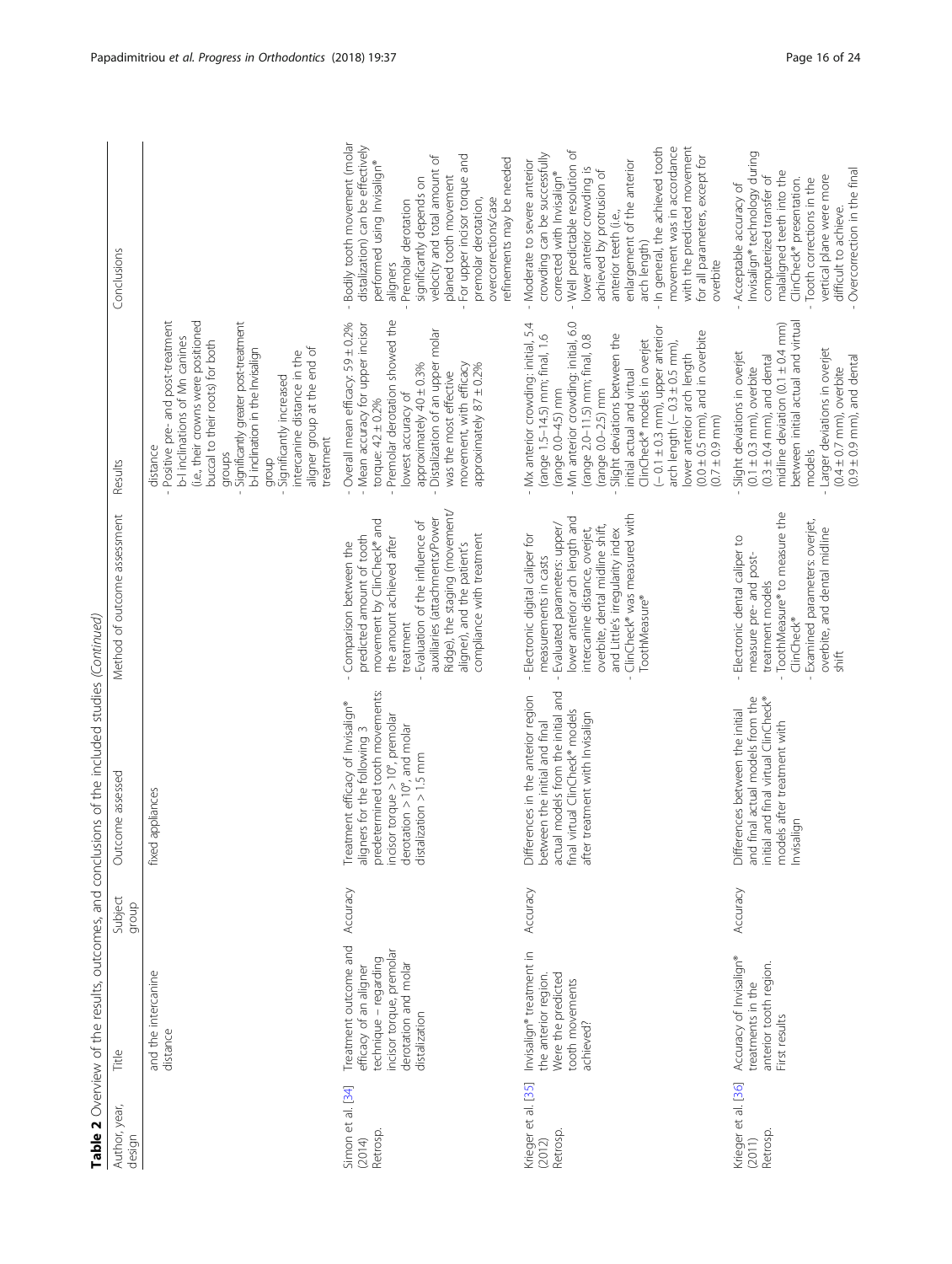|                                          |                                                                                                                                                                                 |                                        | Table 2 Overview of the results, outcomes, and conclusions of the included studies (Continued)                                     |                                                                                                                                                                                                                                                                                                                                                                                                                                                                                                                                                       |                                                                                                                                                                                                                                                                                                                                                                                 |                                                                                                                                                                                                                                                 |
|------------------------------------------|---------------------------------------------------------------------------------------------------------------------------------------------------------------------------------|----------------------------------------|------------------------------------------------------------------------------------------------------------------------------------|-------------------------------------------------------------------------------------------------------------------------------------------------------------------------------------------------------------------------------------------------------------------------------------------------------------------------------------------------------------------------------------------------------------------------------------------------------------------------------------------------------------------------------------------------------|---------------------------------------------------------------------------------------------------------------------------------------------------------------------------------------------------------------------------------------------------------------------------------------------------------------------------------------------------------------------------------|-------------------------------------------------------------------------------------------------------------------------------------------------------------------------------------------------------------------------------------------------|
| Author, year,<br>design                  | Title                                                                                                                                                                           | Subject<br>dionb                       | Outcome assessed                                                                                                                   | Method of outcome assessment                                                                                                                                                                                                                                                                                                                                                                                                                                                                                                                          | Results                                                                                                                                                                                                                                                                                                                                                                         | Conclusions                                                                                                                                                                                                                                     |
|                                          |                                                                                                                                                                                 |                                        |                                                                                                                                    |                                                                                                                                                                                                                                                                                                                                                                                                                                                                                                                                                       | between final actual and virtual<br>midline shift $(0.4 \pm 0.5 \text{ mm})$<br>models                                                                                                                                                                                                                                                                                          | therapeutic goals, especially in<br>ClinCheck®, case refinement at<br>vertical elastics) are suggested<br>treatment end or additional<br>measures (e.g., horizontal<br>beveled attachments or<br>to meet individualized<br>vertical corrections |
| Kuncio et al. [37]<br>Retrosp.<br>(2007) | Invisalign and Traditional Invisalign<br>Postretention Outcomes<br>Orthodontic Treatment<br>Orthodontics Objective<br>compared using the<br>American Board of<br>Grading System | vs. fixed<br>appliances<br>(retention) | Post-retention treatment outcomes<br>and those treated with traditional<br>in patients treated with Invisalign<br>fixed appliances | - ABO-OGS analysis on panoramic<br>posterior alignment, Mn anterior<br>overjet, interproximal contacts, root<br>occlusal contacts, occlusal relations,<br>marginal ridges, b-I inclination,<br>Investigated parameters: total<br>radiographs and dental casts<br>comparison to Essix retainer<br>alignment, Mx anterior and<br>removal (T1) and at a post-<br>retention $(72)$ (3 years after<br>Evaluation after appliance<br>and posterior alignment,<br>- Efficacy in retention in<br>after fixed appliances<br>appliance removal).<br>angulations | anterior alignment in the Invisalign<br>total alignment and Mn anterior<br>Post-retention worsening of Mx<br>Higher post-retention changes<br>treated with fixed appliances<br>in total alignment (ABO-OGS<br>- Post-retention worsening of<br>score) for Invisalign patients<br>alignment for both groups<br>$(-2.9 \pm 1.6)$ than patients<br>$(-1.4 \pm 1.2)$<br>group only. | Greater relapse in the Invisalign®<br>period (approximately 3 years)<br>or Invisalign than for fixed<br>group for this observation<br>appliance group                                                                                           |

Djeu et al. [\[38](#page-23-0)] (2005) Retrosp.

Djeu et al. [38]

Outcome assessment of Invisalign and traditional orthodontic treatment compared with the American Board of Orthodontics objective grading system

Invisalign and traditional Outcome assessment of

orthodontic treatment compared with the American Board of grading system

Orthodontics objective

Invisalign vs. fixed appliances

Treatment outcome of Invisalign compared to conventional fixed

Treatment outcome of Invisalign compared to conventional fixed

- Pretreatment records (dental casts and lateral cephalograms) assessed with the DI (measurements: overjet, overbite, anterior open bite, lateral open bite, crowding, occlusion, lingual posterior crossbite, buccal posterior crossbite, cephalometrics, and

- Pretreatment records (dental

casts and lateral cephalograms)

- Lower OGS passing rate for Invisalign® (27.1%) than that for

- Lower OGS passing rate for

Invisalign® (27.1%) than that for

- Treatment results of fixed appliances are superior to those of Invisalign® (13 OGS points on average) - Reduced ability of Invisalign to correct large A-P discrepancies and occlusal contacts

those of Invisalign® (13 OGS

appliances are superior to Treatment results of fixed

Reduced ability of Invisalign to correct large A-P discrepancies

points on average)

and occlusal contacts

fixed appliances - Invisalign® scores were significantly lower than fixed appliance scores for b-l inclination, occlusal contacts, occlusal relationships, and overjet (P

fixed appliances

significantly lower than fixed

overbite, anterior open bite, lateral open bite, crowding, occlusion, lingual posterior crossbite, buccal posterior

(measurements: overjet, assessed with the DI

Invisalign® scores were

appliance treatment

appliance treatment

other)

< 0.05)

crossbite, cephalometrics, and Posttreatment records (dental

- Invisalign® OGS scores negatively correlated to initial overjet, occlusion, and buccal posterior crossibite - Treatment duration on average 4 months shorter with Invisalign® than with fixed appliances (P < 0.05)

- Invisalign® OGS scores

negatively correlated to initial

overjet, occlusion, and buccal

posterior crossibite

Treatment duration on average

OGS (measurements: alignment,

radiographs) scored by ABO-

casts and panoramic

marginal ridges, b-I inclination,

occlusal contacts, occlusal

relations, overjet, interproximal<br>contacts, root angulation)

Invisalign® than with fixed

4 months shorter with appliances ( $P$  < 0.05)

- Posttreatment records (dental casts and panoramic radiographs) scored by ABO-OGS (measurements: alignment, marginal ridges, b-l inclination, occlusal contacts, occlusal relations, overjet, interproximal contacts, root angulation)

| ţ                   |
|---------------------|
| J                   |
| J<br>í<br>ı         |
|                     |
| j<br>ί              |
| ١                   |
| ֡֡֡֡֡֡֡֡֡<br>י<br>j |
|                     |
| l                   |
|                     |
| l                   |
|                     |
| Ï                   |
| ļ                   |
| Ï                   |
|                     |
|                     |
| ١                   |
|                     |
|                     |
|                     |
| Ï                   |
| I<br>į<br>١         |
| í                   |
| l<br>j              |
| I                   |
| l<br>i<br>l         |
| Į<br>Ξ<br>í         |
| i                   |
| l                   |
| ١<br>l              |
| l                   |
|                     |
| ١<br>j<br>١         |
| l                   |
| l                   |
|                     |
|                     |
|                     |
|                     |
|                     |
|                     |
| ¢<br>)              |
| I                   |
|                     |
| ic<br>j             |
|                     |

Prospect, prospective, Retrosp., retrospective, DI discrepancy index, ABO American Board of Orthodontics, OGS Objective Grading System, Mx maxilla (or mandible (or mandibular), NS not statistically significant, Prospect, prospective, Retrosp., retrospective, DI discrepancy index, ABO American Board of Orthodontics, OGS Objective Grading System, Mx maxilla (or mandible (or mandibular), NS not statistically significant, b-/ buccolingual b-l buccolingual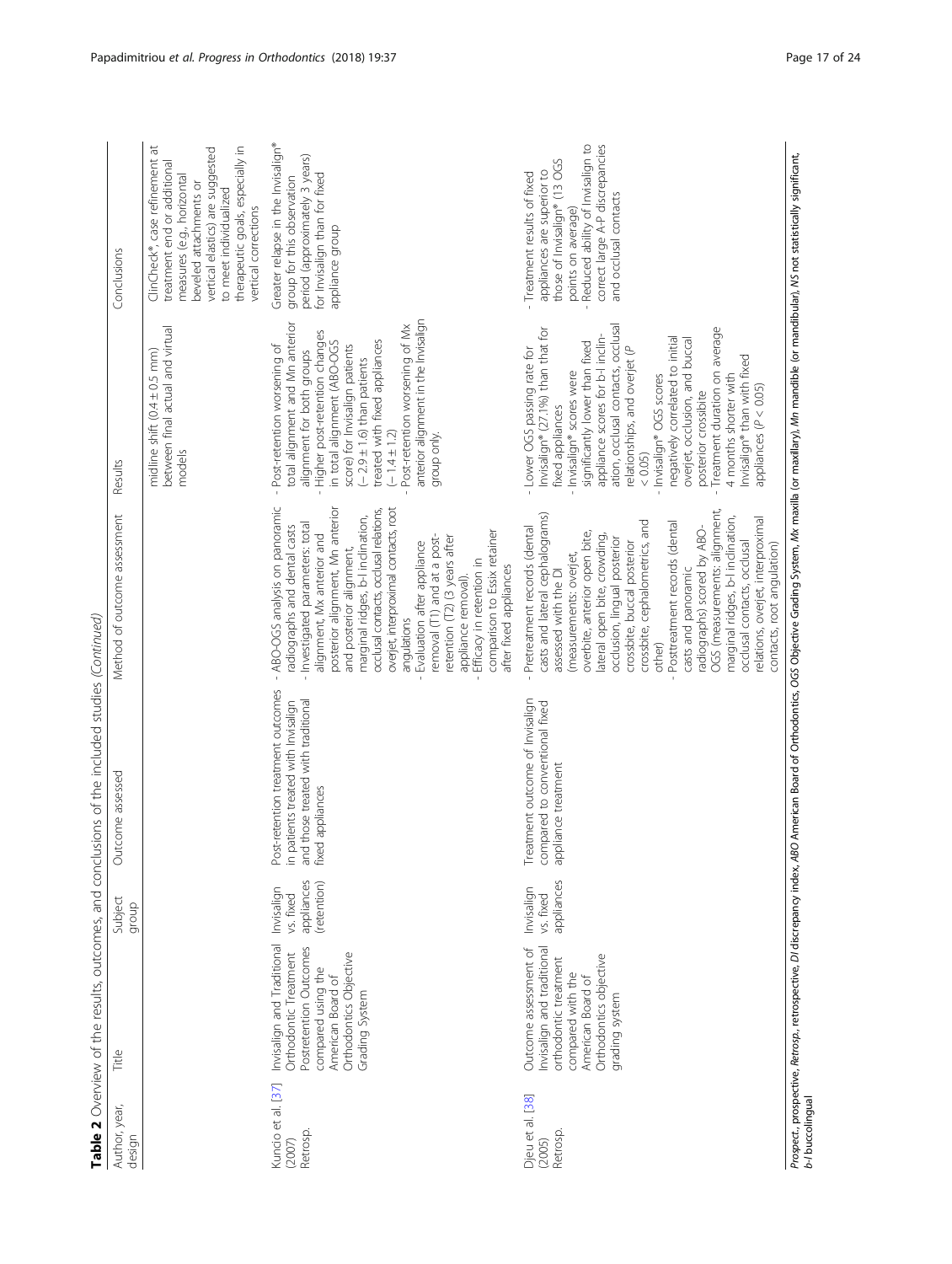<span id="page-17-0"></span>

| Author-year of<br>publication      | design<br>Study | generation<br>(selection bias)<br>Sequence                                                                                                                                       | (selection bias)<br>concealment<br>Allocation                                                                                                                            | <b>Blinding of participants</b><br>(performance bias)<br>and personnel                                                                                   | Blinding of outcome<br>assessors (detection<br>bias)                                                                                                                                         | Incomplete outcome<br>data (attrition bias)                                                                                                                     | Selective reporting<br>(reporting bias)                                                                                                                                                                           | Other sources of bias                                                            | Overall<br>risk |
|------------------------------------|-----------------|----------------------------------------------------------------------------------------------------------------------------------------------------------------------------------|--------------------------------------------------------------------------------------------------------------------------------------------------------------------------|----------------------------------------------------------------------------------------------------------------------------------------------------------|----------------------------------------------------------------------------------------------------------------------------------------------------------------------------------------------|-----------------------------------------------------------------------------------------------------------------------------------------------------------------|-------------------------------------------------------------------------------------------------------------------------------------------------------------------------------------------------------------------|----------------------------------------------------------------------------------|-----------------|
| Hennessy et al.<br>$[18]$ $(2016)$ | RCT             | opaque envelopes<br>generation is very<br>likely due to<br>reference of<br>Aj: Low risk<br>Sfj: Although not<br>explicitly stated,<br>random picking<br>up of sealed<br>sequence | Aj: Low risk<br>Sfj: Sealed<br>envelopes<br>opaque,                                                                                                                      | judge that the outcome<br>Sf; Incomplete blinding,<br>but the review authors<br>influenced by lack of<br>is not likely to be<br>Aj: Low risk<br>blinding | outcome assessment,<br>nfluenced by lack of<br>measurement is not<br>authors judge that<br>Sfj: No blinding of<br>but the review<br>the outcome<br>Aj: Low risk<br>likely to be<br>blinding  | with similar reasons for<br>Sfj: Missing outcome<br>intervention groups,<br>missing data across<br>data balanced in<br>numbers across<br>Aj: Low risk<br>groups | Sfj: The study protocol<br>the review have been<br>that are of interest in<br>is available and all of<br>specified outcomes<br>reported in the pre-<br>the study's pre-<br>specified way<br>Aj: Low risk          | Sfj: The study appears<br>to be free of other<br>sources of bias<br>Ai: Low risk | $\geq$          |
| Li et al. [19]<br>(2015)           | Б               | computer random<br>number generator<br>Aj: Low risk<br>Sfj: Use of a                                                                                                             | Aj: Low risk<br>Sfj: Sequentially<br>opaque, sealec<br>numbered,<br>envelopes                                                                                            | Sfj: Blinding ensured and<br>blinding could have<br>unlikely that the<br>been broken<br>Aj: Low risk                                                     | outcome assessment<br>ensured and unlikely<br>that the blinding<br>could have been<br>Sfj: Blinding of<br>Aj: Low risk<br>broken                                                             | Aj: Low risk<br>Sfj: No missing<br>outcome data                                                                                                                 | Aj: Low risk<br>Sfj: The study protocol<br>the review have been<br>that are of interest in<br>is available and all of<br>reported in the pre-<br>specified outcomes<br>the study's pre-<br>specified way          | Aj: Low risk<br>Sfj: The study appears<br>to be free of other<br>sources of bias | $\geq$          |
| Bollen et al.<br>[20] (2003)       | ă               | Aj: Low risk<br>Sfj: Reference to a<br>random number<br>list                                                                                                                     | Aj: Low risk<br>Sfj: Randomization<br>schedule based<br>random numbers<br>unaware of the<br>treatment plan<br>performed by<br>nvestigator,<br>on a list of<br>calibrated | udge that the outcome<br>Sfj: Incomplete blinding,<br>but the review authors<br>influenced by lack of<br>is not likely to be<br>Aj: Low risk<br>blinding | outcome assessment,<br>influenced by lack of<br>measurement is not<br>Sfj: No blinding of<br>authors judge that<br>but the review<br>the outcome<br>Aj: Low risk<br>likely to be<br>blinding | with similar reasons for<br>Sfj: Missing outcome<br>intervention groups,<br>missing data across<br>data balanced in<br>numbers across<br>Aj: Low risk<br>groups | Sfj: The study protocol<br>the review have been<br>that are of interest in<br>$\varphi$<br>specified outcomes<br>eported in the pre-<br>is available and all<br>the study's pre-<br>specified way<br>Aj: Low risk | Aj: Low risk<br>Sfj: The study appears<br>to be free of other<br>sources of bias | $\geq$          |

**Table 3** Quality assessment of the included RCT studies

Aj: authors' judgment, Sfj support for judgment Aj: authors' judgment, Sfj support for judgment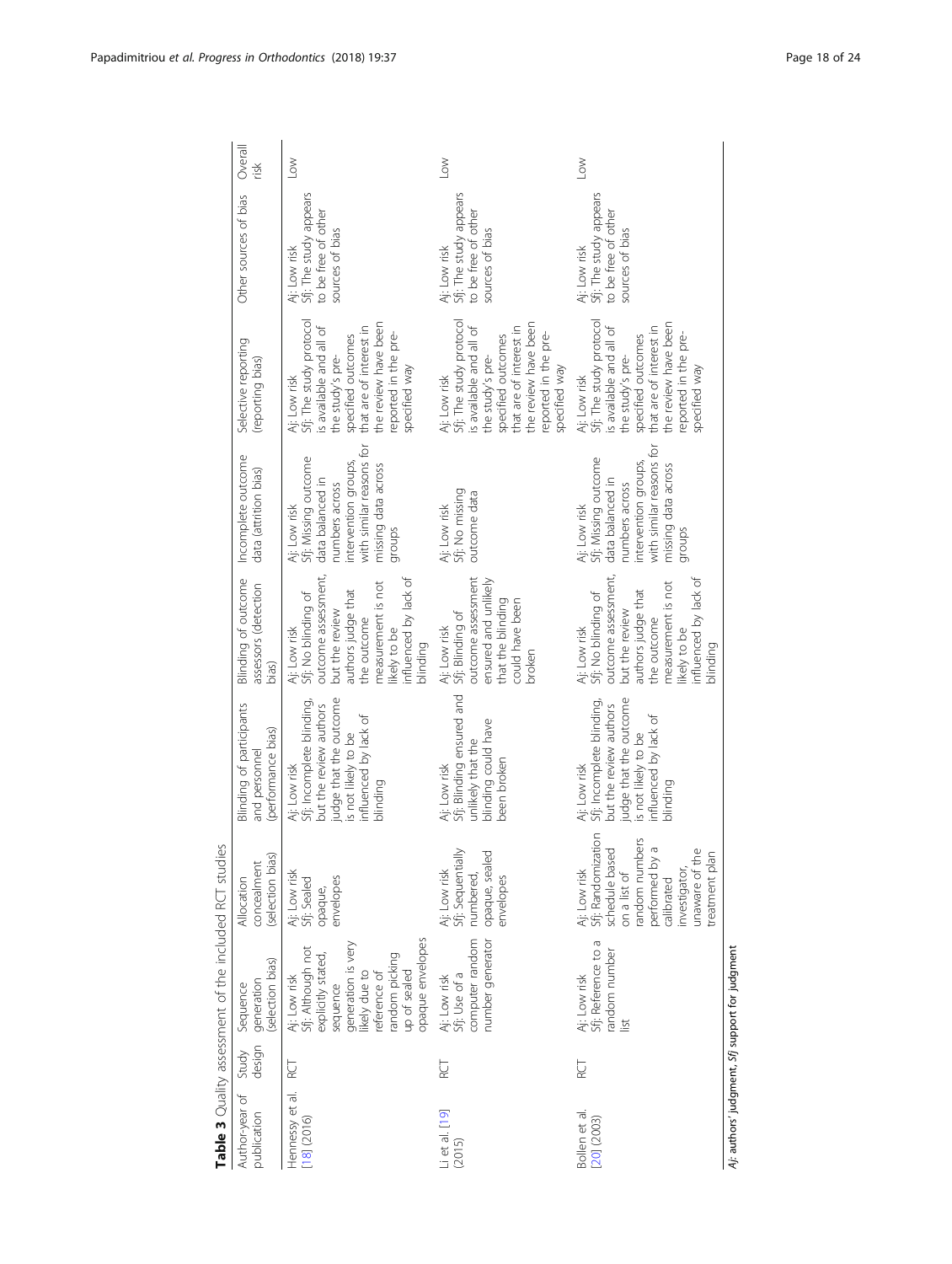| Author-year of publication Study design and | defined control group          | patient material | and end points   | Adequately defined Defined diagnosis Diagnostic reliability and Blinded outcome Overall<br>reproducibility tests | assessment               | risk     |
|---------------------------------------------|--------------------------------|------------------|------------------|------------------------------------------------------------------------------------------------------------------|--------------------------|----------|
| Solano-Mendoza et al. [21] +<br>(2016)      | (prospective)                  | $^{+}$           | $\boldsymbol{+}$ | $^{+}$                                                                                                           | $\overline{\phantom{0}}$ | Moderate |
| Buschang et al. [26]<br>(2015)              | (prospective)                  | $+$              | $^{+}$           | $\! + \!$                                                                                                        |                          | Moderate |
| Castroflorio et al. [22]<br>(2013)          | (prospective)                  |                  |                  |                                                                                                                  |                          | High     |
| Pavoni et al. [23]<br>(2011)                | (prospective)                  | $^{+}$           | $^{+}$           | $^{+}$                                                                                                           |                          | Moderate |
| Kravitz et al. [5]<br>(2009)                | (prospective)                  | $^{+}$           | $^{+}$           |                                                                                                                  |                          | High     |
| Kravitz et al. [24]<br>(2008)               | (prospective)                  | $^{+}$           | $^{+}$           |                                                                                                                  |                          | High     |
| Baldwin et al. [27]<br>(2008)               | (prospective,<br>uncontrolled) | $^{+}$           |                  | $\boldsymbol{+}$                                                                                                 | $\! +$                   | High     |
| Vlaskalic and Boyd [25]<br>(2002)           | $^{+}$<br>(prospective)        | $^{+}$           |                  |                                                                                                                  |                          | High     |
| Gu et al. [28]<br>(2017)                    | (retrospective)                | $\! + \!\!\!\!$  | $^{+}$           | $^{+}$                                                                                                           | $^{+}$                   | Moderate |
| Khosravi et al. [29]<br>(2017)              | (retrospective)                |                  | $^{+}$           | $^{+}$                                                                                                           |                          | Moderate |
| Houle et al. [30]<br>(2016)                 | (retrospective)                | $^{+}$           | $\boldsymbol{+}$ | $\! + \!$                                                                                                        |                          | Moderate |
| Ravera et al. [31] (2016)                   | $^{+}$<br>(retrospective)      | $^{+}$           | $^{+}$           | $\! + \!\!\!\!$                                                                                                  | $^{+}$                   | Moderate |
| Duncan et al. [32]<br>(2015)                | (retrospective)                | $^{+}$           | $^{+}$           | $+$                                                                                                              |                          | Moderate |
| Grünheid et al. [33]<br>(2015)              | (retrospective)                | $^{+}$           | $^{+}$           | $^{+}$                                                                                                           | $^{+}$                   | Moderate |
| Simon et al. [34]<br>(2014)                 | (retrospective)                | $+$              | $^{+}$           |                                                                                                                  |                          | High     |
| Krieger et al. [35]<br>(2012)               | (retrospective)                | $^{+}$           | $^{+}$           | $+$                                                                                                              |                          | Moderate |
| Krieger et al. [36]<br>(2011)               | (retrospective)                | $^{+}$           | $^{+}$           | $^{+}$                                                                                                           |                          | Moderate |
| Kuncio et al. [37]<br>(2007)                | (retrospective)                | $^{+}$           | $^{+}$           | $\! + \!\!\!\!$                                                                                                  | $^{+}$                   | Moderate |
| Djeu et al. [38]<br>(2005)                  | $^{+}$<br>(retrospective)      | $^{+}$           | $^{+}$           | $^{+}$                                                                                                           |                          | Moderate |

<span id="page-18-0"></span>Table 4 Quality assessment of the included prospective and retrospective studies

include any diagnostic reliability and reproducibility tests (Table 4).

## Qualitative synthesis of the included studies Study settings

An overview of the experimental design of the included studies is presented in Table [1](#page-4-0). Eight studies [[5](#page-22-0), [21,](#page-22-0) [22](#page-22-0), [24,](#page-22-0) [30](#page-23-0), [34](#page-23-0)-[36\]](#page-23-0) used patients' virtual ClinCheck® models of the predicted tooth movement as control group, aided by ToothMeasure® [[5,](#page-22-0) [21,](#page-22-0) [22](#page-22-0), [24,](#page-22-0) [34](#page-23-0)–[36\]](#page-23-0) or Geomagic Qualify [\[30](#page-23-0)], in order to investigate the treatment's efficacy. More specifically, the extent that the initial and final actual models were different from the initial and final virtual models after treatment was evaluated. However, two of them had similar samples and outcomes with two other studies, namely [[5\]](#page-22-0) with [\[24](#page-22-0), [35\]](#page-23-0) with [\[36](#page-23-0)]. We decided not to exclude any of these studies, since additional information was provided. Seven studies [[18](#page-22-0), [19,](#page-22-0) [23,](#page-22-0) [28](#page-23-0), [33](#page-23-0), [37,](#page-23-0) [38\]](#page-23-0) compared treatment outcome of Invisalign® orthodontic treatment with that of conventional fixed appliances. At last, four studies [[20,](#page-22-0) [25,](#page-23-0) [29,](#page-23-0) [32\]](#page-23-0) compared Invisalign® groups to each other, while one study [[31](#page-23-0)] did not have any control or comparison group.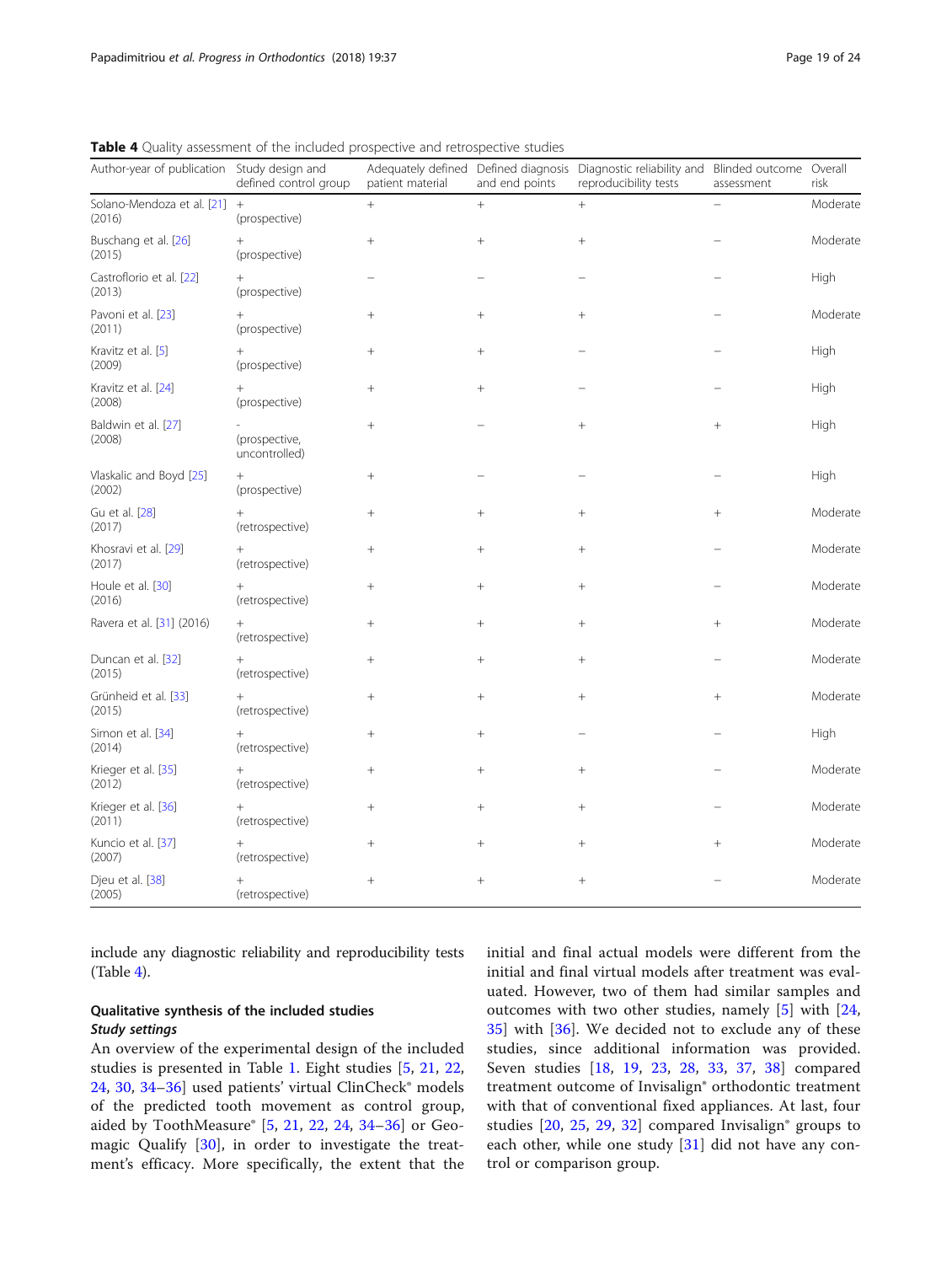All studies tested mainly non-growing patients, and most of them included patients of an average age of 30 years [[5,](#page-22-0) [19](#page-22-0)–[21,](#page-22-0) [29](#page-23-0)–[31](#page-23-0), [34](#page-23-0)–[38](#page-23-0)]. Non-extraction cases were used as study samples in nine studies [\[18](#page-22-0), [28](#page-23-0)–[33,](#page-23-0) [37](#page-23-0), [38\]](#page-23-0). Treatment duration differed among and within studies, as expected according to malocclusion severity and the implemented intervention. Six studies [[18,](#page-22-0) [22,](#page-22-0) [29,](#page-23-0) [34](#page-23-0)–[36\]](#page-23-0) did not report on treatment duration. Finally, only one study [[37\]](#page-23-0) reported post-retention treatment outcomes by comparing the induced changes in patients treated with Invisalign® with those treated with traditional fixed appliances. The evaluation was conducted at a maximum post-retention time of 3 years after appliance removal, with all the patients undergoing at least 1 year of retention.

#### Clinical findings

Table [2](#page-10-0) gives an overview of the results of the included studies regarding clinical parameters, grouped in the following three subject categories.

A. Accuracy The accuracy of Invisalign® was reported in nine studies [\[5](#page-22-0), [21,](#page-22-0) [22,](#page-22-0) [24](#page-22-0), [26](#page-23-0), [30,](#page-23-0) [34](#page-23-0)–[36](#page-23-0)], where it was evaluated as the deviation between the achieved and the planned tooth movements. The findings among studies were varying ranging from sufficient accuracy in resolving anterior crowding [\[35](#page-23-0), [36](#page-23-0)] and distalizing maxillary molars [[34\]](#page-23-0) to contradictory findings in upper incisor root control [\[22](#page-22-0), [34](#page-23-0)] and to inadequacies in bodily expansion of the maxillary posterior teeth [\[21](#page-22-0), [26,](#page-23-0) [30\]](#page-23-0), canine [[5,](#page-22-0) [24\]](#page-22-0) and premolar [\[34](#page-23-0)] rotational movements, extrusion of maxillary incisors5, and in overbite control [[35,](#page-23-0) [36\]](#page-23-0).

B. Invisalign<sup>®</sup> vs traditional fixed appliances Seven studies [[18,](#page-22-0) [19](#page-22-0), [23,](#page-22-0) [28,](#page-23-0) [33](#page-23-0), [37](#page-23-0), [38\]](#page-23-0) compared Invisalign® orthodontic treatment outcomes to that of conventional fixed appliances. A recent RCT study [\[18](#page-22-0)] found no significant difference in the amount of mandibular incisor proclination produced by Invisalign® and fixed labial appliances in mild crowding cases, supported by a retrospective study  $[23]$  $[23]$ , which also concluded that treatment duration in these cases was similar for the two methods, though Invisalign was not so successful in root alignment. Gu et al. [\[28](#page-23-0)] reported similar outcomes, but shorter duration with Invisalign, for mild to moderate malocclusions. However, worse performance of Invisalign was noted in more severe cases, a finding also supported by Djeu et al. [[38](#page-23-0)]. In the same line, in a RCT study, Li et al. [[19](#page-22-0)] concluded that both therapeutic approaches can succeed in class I adult extraction cases, though Invisalign required more time and was less able to correct bucco-lingual inclination and occlusal contacts. The latter findings are also in agreement with those of two retrospective studies [[33,](#page-23-0) [38](#page-23-0)].

Differences between the two methods in post-retention alterations were investigated in one retrospective moderate risk of bias study [[37\]](#page-23-0). Greater relapse was found 1–3 years posttreatment after Invisalign<sup>®</sup> treatment compared to conventional orthodontic therapy with fixed appliances.

C. Invisalign groups only In an early exploratory study, Vlaskalic and Boyd  $[25]$  concluded that Invisalign® may be more beneficial for patients in the permanent dentition with mild to moderate malocclusions after careful treatment planning. Another early exploratory RCT study [\[20](#page-22-0)] also concluded that non-extraction treatment of milder malocclusions has greater chances to be successfully treated by Invisalign.

Three recent retrospective studies also tested various Invisalign groups. One showed the moderate ability of Invisalign to manage overbite [[29\]](#page-23-0). More specifically, normal overbite was well maintained, but deep bite was partially corrected, through mandibular incisor proclination. Open bite was also partially corrected, but mainly through incisor extrusion. On the other hand, a second study [\[31](#page-23-0)] reported the ability of Invisalign to bodily distalize maxillary molars in adult nonextraction mild class II cases ( $\leq$  ½ cusp), with no changes in facial height. Finally, a third study [[32](#page-23-0)] showed the ability of Invisalign to correct mild to moderate crowding nonextraction cases without causing significant changes in the mandibular incisor position and inclination. On the contrary, such changes (protrusion and proclination) were induced in cases with severe crowding  $(≥ 6 mm)$ .

The Grading of Recommendations Assessment, Development and Evaluation (GRADE) [[16\]](#page-22-0) was implemented to assess the overall quality of evidence for the studies included in this review and for outcomes that were assessed by two or more studies. GRADE tables illustrate the outcomes that were assessed by two or more studies (Additional file [1](#page-22-0), [2](#page-22-0), and [3\)](#page-22-0).

## Quantitative synthesis of the included studies

The lack of standardized protocols impeded a valid interpretation of the actual results through pooled estimates. Substantial differences in the implemented interventions, participants' characteristics (age and gender distribution), treatment duration, and investigated outcomes indicated significant methodological heterogeneity. Therefore, a meta-analysis was not feasible.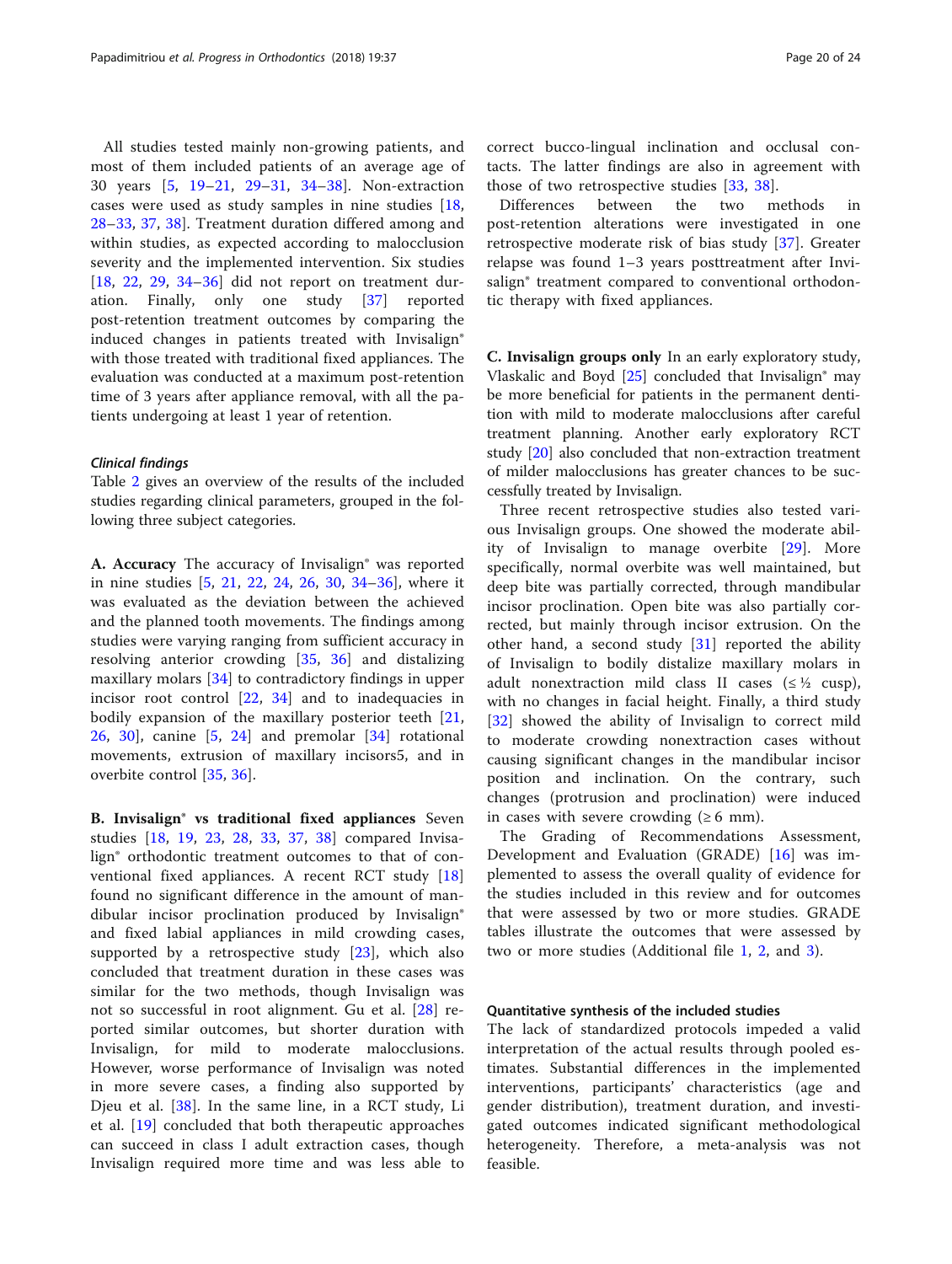## **Discussion**

In order to successfully deliver orthodontic treatment, clinicians need to carefully plan an appropriate therapeutic approach based on the current scientific evidence. Although this is not the only determining factor for the final decision, as clinical experience and patient's opinion also play an important role, this information needs to be taken into consideration to assess the possibilities and limitations of each treatment modality.

With regard to Invisalign®, to date, there are four systematic reviews available, pertaining to clinical effects of the system  $[12–15]$  $[12–15]$  $[12–15]$  $[12–15]$ , with one of them  $[14]$  $[14]$  evaluating periodontal health issues. Given the limited available evidence in certain earlier attempts [\[12](#page-22-0), [15\]](#page-22-0) and the evaluation of the effectiveness of Invisalign® under the wider spectrum of clear aligners [\[13](#page-22-0), [15](#page-22-0)], strong conclusions regarding the investigated clinical efficiency of the Invisalign® system were not feasible. This ambient obscurity on a highly increasing treatment approach was the reason to perform a systematic search of the literature and assess the available scientific evidence with respect to the clinical outcomes of the Invisalign<sup>®</sup> orthodontic treatment. Due to the relatively unexplored topic, an attempt was made to conduct the present systematic review to a high standard, in order to minimize any chance of bias, but also include all the available information.

Indeed, a considerable number of studies were included in this review, though only three of them were RCTs [[18](#page-22-0)–[20\]](#page-22-0), with low risk of bias. From the remaining 19 studies, 8 were of prospective [[5,](#page-22-0) [21](#page-22-0)– [27\]](#page-23-0) and 11 of retrospective design [\[28](#page-23-0)–[38](#page-23-0)] with moderate [[21,](#page-22-0) [23](#page-22-0), [26,](#page-23-0) [28](#page-23-0)–[38](#page-23-0)] or high [[5,](#page-22-0) [22](#page-22-0), [24](#page-22-0), [25,](#page-23-0) [27](#page-23-0), [34\]](#page-23-0) risk of bias. Thus, since it was difficult to assess the outcomes and reach safe results and conclusions, a strict methodology in both the data extraction and quality analysis was attempted. The methodological quality of the retrieved studies was thoroughly evaluated and a qualitative synthesis of the results was performed.

Considerable differences in participants' characteristics, types of interventions, reporting of clinical outcomes, and treatment's duration was evident, thus, preventing the implementation of a meta-analysis. More specifically, the number of patients recruited ranged from  $6$   $[22]$  $[22]$  $[22]$  to  $152$   $[19]$  $[19]$ , which indicates a strong methodological difference among the study protocols and in strength of the stated results. Concerning the age of the patients that underwent treatment with Invisalign®, it varied between 13 [\[34](#page-23-0)] and 61 [[30\]](#page-23-0) years, with all studies primarily including non-growing patients, most of them having an average age of 30 years [\[5](#page-22-0), [19](#page-22-0)–[21,](#page-22-0) [29](#page-23-0)–[31,](#page-23-0) [34](#page-23-0)–[38\]](#page-23-0), and

most of them with moderate [\[21](#page-22-0), [29](#page-23-0)–[31](#page-23-0), [35](#page-23-0)–[38](#page-23-0)] and high [[5,](#page-22-0) [34\]](#page-23-0) risk of bias. This reveals a strong lack of information for growing individuals and indicates that Invisalign® is at present a preferred treatment option for late adolescent and adult patients, who usually have higher esthetic demands.

With regard to the outcome measures, measurements in pre- and post-treatment records were made. The records included the following: actual or/and digital dental casts [[5,](#page-22-0) [19](#page-22-0)–[23](#page-22-0), [25](#page-23-0), [28](#page-23-0), [30](#page-23-0), [32](#page-23-0), [35](#page-23-0)–[38](#page-23-0)], panoramic radiographs [\[25](#page-23-0), [37](#page-23-0), [38\]](#page-23-0), lateral cephalograms [\[18](#page-22-0), [19,](#page-22-0) [25,](#page-23-0) [29](#page-23-0), [31,](#page-23-0) [32](#page-23-0), [38\]](#page-23-0), CBCTs [[33\]](#page-23-0), and photographs [\[19](#page-22-0), [20](#page-22-0), [25,](#page-23-0) [38\]](#page-23-0). The discrepancy index (DI) and the peer assessment rating index (PAR) were used in the pre-treatment records to assess the initial severity of malocclusion [[5,](#page-22-0) [19,](#page-22-0) [28,](#page-23-0) [38](#page-23-0)]. The American Board of Orthodontics – Objective-grading system (ABO-OGS) was used in three studies [\[5](#page-22-0), [19,](#page-22-0) [38\]](#page-23-0) to systematically grade both pre- and post-treatment records evaluating various clinical parameters. Tooth-Measure®, which is the Invisalign®'s proprietary superimposition software, was also used to make measurements on 3D dental models, including the initial and final ClinCheck<sup>®</sup> virtual models [\[5](#page-22-0), [24,](#page-22-0) [35,](#page-23-0) [36\]](#page-23-0).

As for the overall treatment duration, there were different completion criteria and varying outcomes among and within studies. When compared to conventional appliances, the Invisalign® system showed significantly shorter treatment duration in three studies [\[28](#page-23-0), [33,](#page-23-0) [38](#page-23-0)], while no difference was reported in another study [[23\]](#page-22-0). All these studies evaluated nonextraction treatment of mild to moderate malocclusions and scored as moderate risk of bias. On the contrary, one study on extraction treatment reported longer duration for Invisalign treatment  $[19]$  $[19]$ , with low risk of bias. Thus, it seems that Invisalign might treat faster mild nonextraction cases, but it requires more time than fixed appliance treatment for more complex cases.

Substantial variation in the investigated clinical outcomes was noted among studies. The majority of them focused on the accuracy of Invisalign® or its comparison to conventional fixed appliances. The first was found sufficient when certain malocclusion features, such as overjet or anterior arch length discrepancy, were tested [[35,](#page-23-0) [36\]](#page-23-0) or for maxillary molar distalization [\[34](#page-23-0)]. The efficacy on maxillary molar distalization ( $\leq \frac{1}{2}$  cusp) was also supported by another clinical study [\[31](#page-23-0)]. However, important limitations were reported for bodily expansion of the maxillary posterior teeth [\[21,](#page-22-0) [30\]](#page-23-0), canine [[5,](#page-22-0) [24](#page-22-0)] and premolar [[34](#page-23-0)] rotational movements, extrusion of maxillary incisors 5, and in overbite control [[35,](#page-23-0) [36](#page-23-0)]. All of these referred studies scored as moderate according to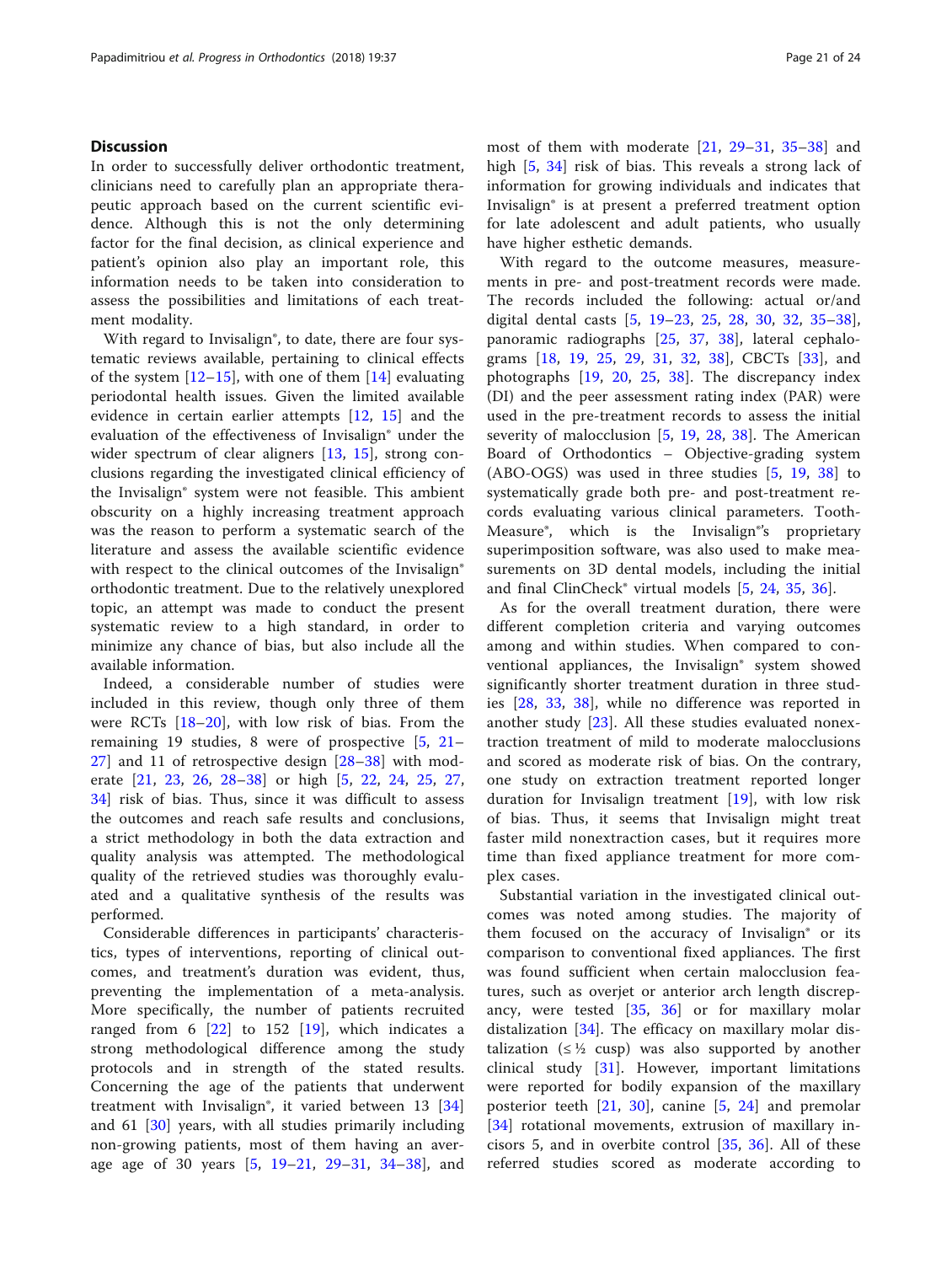Bondemark scoring system [\[17](#page-22-0)]. Based on these findings, the use of additional attachments or overcorrections was commonly suggested in the literature for these types of movement. As for the comparison to fixed appliances, from studies with moderate [[23](#page-22-0), [28](#page-23-0)] to low [[18\]](#page-22-0) risk of bias, it seems that Invisalign performs well in mild to moderate non-extraction cases [[18,](#page-22-0) [23,](#page-22-0) [28\]](#page-23-0), but it cannot equally succeed in more difficult cases, including extraction cases [[19,](#page-22-0) [27](#page-23-0), [28](#page-23-0), [33,](#page-23-0) [38](#page-23-0)]. Teeth inclinations and occlusal contacts seem to be among the major limitations of Invisalign [\[19](#page-22-0), [33,](#page-23-0) [38\]](#page-23-0), most of them judged as moderate [[23](#page-22-0), [33](#page-23-0), [38](#page-23-0)] risk of bias and only two with low [[18](#page-22-0), [19](#page-22-0)]. The results from studies that included only different Invisalign groups are in agreement with the abovementioned findings [\[20](#page-22-0), [25,](#page-23-0) [29,](#page-23-0) [32\]](#page-23-0).

In addition, only one study [\[37](#page-23-0)], graded as moderate, included a post-treatment observational period investigating the stability of treatment outcomes with Invisalign®, indicating a general lack of information with regard to retention. Although the amount of evidence is limited, this study showed more relapse in the Invisalign cases, as compared to fixed appliance treatment, that might be attributed to the inadequacies in obtaining certain bodily movements and solid occlusal contacts.

Overall, evidence was of moderate quality. Apart from the three RCTs  $[18–20]$  $[18–20]$  $[18–20]$  $[18–20]$ , where a low risk of bias was considered, the remaining prospective and retrospective studies were graded as moderate [[21,](#page-22-0) [23,](#page-22-0) [26](#page-23-0), [28](#page-23-0)–[38\]](#page-23-0) or high [[5,](#page-22-0) [22](#page-22-0), [24](#page-22-0), [25](#page-23-0), [27](#page-23-0), [34](#page-23-0)] risk of bias. The studies' review showed high amount of heterogeneity in terms of methodology and outcome reporting that impeded a valid interpretation of the actual results through pooled estimates. However, there was substantial consistency among researchers that the Invisalign® system is a viable alternative to conventional orthodontic therapy in correcting mild to moderate malocclusions, without extractions. Moreover, when the treatment is carefully planned, Invisalign® aligners can safely straighten dental arches in terms of leveling and derotating the teeth, except for canines and premolars. Finally, crown tipping can be easily performed. On the other hand, important limitations include arch expansion through bodily tooth movements, extraction space closure, corrections of occlusal contacts, and larger antero-posterior and vertical discrepancies.

All things considered, it is evident that more high-quality research of prospective design with respect to the clinical outcomes of Invisalign® needs to be carried out in the future. A standardized methodology including control samples would be valuable in obtaining comparative results with conventional approaches. Furthermore, though more than half of the studies included in the present review have been published in the last 5 years (range 2012–2017), the findings of the review should be interpreted with some caution; the continuous improvement of the Invisalign system (especially in 2013 with SmartTrack® material) [[39\]](#page-23-0) may not allow for direct synthesis and valid comparisons between older studies with the most recent ones, as the inclusion of data from different iterations of Invisalign material may become a factor of bias. This is, of course, a major consideration when synthesis of studies' results for clinical evidence is concerned, in an era that software, scanners, and 3D printer costs are more affordable and potential in-house printing of aligners is rapidly growing. Last but not least, the long-term effectiveness pertaining to retention outcomes also needs further investigation, whereas complete lack of evidence is evident for growing patients.

## Conclusions

Despite the fact that orthodontic treatment with Invisalign® is a widely used treatment option, apart from non-extraction treatment of mild to moderate malocclusions of non-growing patients, no clear recommendations about other indications of the system can be made, based on solid scientific evidence.

Although this review included a considerable number of studies, treatment outcomes need to be interpreted with caution due to the high heterogeneity. Further research with parallel arm RCTs or well-designed prospective trials are needed to form robust clinical recommendations for a wide spectrum of malocclusions and for growing patients.

Albeit the existing limitations, the following conclusions were made, based on the available evidence:

- Invisalign might treat faster mild non-extraction cases, but it requires more time than fixed appliance treatment for more complex cases.
- Invisalign® aligners can safely straighten dental arches in terms of leveling and derotating the teeth (except for canines and premolars, where a small inadequacy was reported). Crown tipping can be easily performed.
- Teeth inclinations and occlusal contacts seem to be among the limitations of Invisalign®, when accuracy of planned movements achieved with aligners is concerned.
- Use of additional-novel attachments might be more effective for various types of movement, such as bodily expansion of the maxillary posterior teeth, canine and premolar rotational movements, extrusion of maxillary incisors, and in overbite control.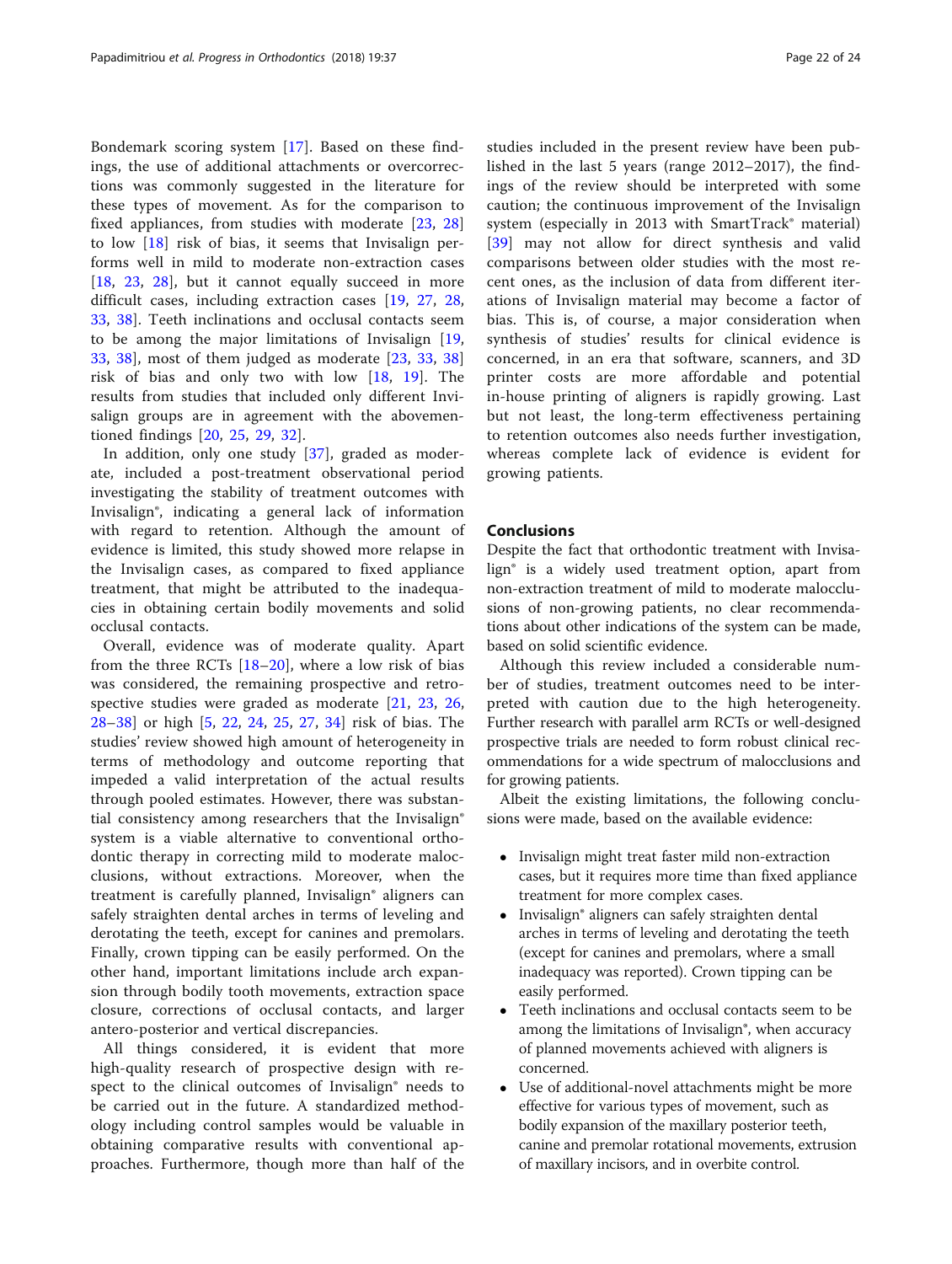## <span id="page-22-0"></span>Appendix

#### Table 5 Search strategy, Medline via PubMed, 28 August 2017

| 1. invisalign                         | 158 |
|---------------------------------------|-----|
| 2. invisalign [tiab]                  | 158 |
| 3. clear aligner                      | 48  |
| 4. aligner* AND orthodont*            | 181 |
| 5. ortho caps                         | 5   |
| 6. orthocaps                          |     |
| 7. invisible AND orthodont*           | 69  |
| 8. removable AND aligner              | 33  |
| 9. esthetic AND splint AND orthodont* | 75  |
| 10. transparent* AND orthodont*       | 63  |

## Additional files

[Additional file 1:](https://doi.org/10.1186/s40510-018-0235-z) GRADE Working Group grades of evidence. Summary of findings: Invisalign compared in groups of different treatment modalities or divergent severity of crowding. (DOCX 16 kb)

[Additional file 2:](https://doi.org/10.1186/s40510-018-0235-z) GRADE Working Group grades of evidence. Summary of findings: Accuracy of treatment result. (DOCX 16 kb)

[Additional file 3:](https://doi.org/10.1186/s40510-018-0235-z) GRADE Working Group grades of evidence. Summary of findings: Invisalign compared to fixed appliances in adults. (DOCX 16 kb)

#### Abbreviations

ABO-OGS: American Board of Orthodontics – Objective-grading system; GRADE: Grading of Recommendations Assessment, Development and Evaluation; RCT: Randomized clinical trial

#### Protocol and registration

The protocol was not registered prior to the study. This study was not registered in any publicly assessable database.

#### Availability of data and materials

All data generated or analyzed during this study are included in this published article [and its supplementary information files].

#### Authors' contributions

The first two authors (AP and SM) performed data extraction independently and in duplicate. Disagreements were resolved by discussion or the involvement of two collaborators (third author and last author: NG and DK). All authors read and approved the final manuscript.

#### Ethics approval and consent to participate

Ethical approval was not required.

## Consent for publication

Not applicable.

## Competing interests

The authors declare that they have no competing interest.

## Publisher's Note

Springer Nature remains neutral with regard to jurisdictional claims in published maps and institutional affiliations.

#### Author details

<sup>1</sup>Department of Orthodontics and Dentofacial Orthopedics, 251 Hellenic Air Force General Hospital, P. Kanellopoulou 3, 11525 Athens, Greece. <sup>2</sup> Department of Orthodontics, University Hospital Ghent P8, University of

#### Received: 29 June 2018 Accepted: 27 July 2018 Published online: 28 September 2018

#### References

- 1. Ziuchkovski JP, Fields HW, Johnston WM, Lindsey DT. Assessment of perceived orthodontic appliance attractiveness. Am J Orthod Dentofacial Orthop. 2008;133(4 Suppl):68–78.
- 2. Rosvall MD, Fields HW, Ziuchkovski J, Rosenstiel SF, Johnston WM. Attractiveness, acceptability, and value of orthodontic appliances. Am J Orthod Dentofac Orthop. 2009;135(3):276e1–12.
- 3. Gkantidis N, Zinelis S, Karamolegkou M, Eliades T, Topouzelis N. Comparative assessment of clinical performance of esthetic bracket materials. Angle Orthod. 2012;82(4):691–7.
- 4. Boyd RL. Esthetic orthodontic treatment using the Invisalign® appliance for moderate to complex malocclusions. J Dent Educ. 2008;72(8):948–67.
- 5. Kravitz ND, Kusnoto B, BeGole E, Obrez A, Agran B. How well does Invisalign® work? A prospective clinical study evaluating the efficacy of tooth movement with Invisalign®. Am J Orthod Dentofac Orthop. 2009;135(1):27–35.
- 6. Kuo E, Miller RJ. Automated custom-manufacturing technology in orthodontics. Am J Orthod Dentofac Orthop. 2003;123(5):578–81.
- 7. Meier B, Wiemer KB, Miethke RR. Invisalign®-patient profiling. Analysis of a prospective survey. J Orofac Orthop. 2003;64(5):352–8.
- 8. Aligntech Institute: Tooth movement assessment. Available at: [https://s3.](https://s3.amazonaws.com/learn-invisalign/docs/us/ToothAssessment.pdf) [amazonaws.com/learn-invisalign/docs/us/ToothAssessment.pdf](https://s3.amazonaws.com/learn-invisalign/docs/us/ToothAssessment.pdf). Accessed 2016.
- 9. Womack WR. Four-premolar extraction treatment with Invisalign. J Clin Orthod. 2006;40(8):493–500.
- 10. Womack WR, Day RH. Surgical-orthodontic treatment using the Invisalign system. J Clin Orthod. 2008;42(4):237–45.
- 11. Kamatovic M. A retrospective evaluation of the effectiveness of the Invisalign appliance using the PAR and irregularity indices. Toronto: University of Toronto (Canada); 2004.
- 12. Lagravère MO, Flores-Mir C. The treatment effects of Invisalign orthodontic aligners: a systematic review. J Am Dent Assoc. 2005;136(12):1724–9.
- 13. Rossini G, Parrini S, Castroflorio T, Deregibus A, Debernardi CL. Efficacy of clear aligners in controlling orthodontic tooth movement: a systematic review. Angle Orthod. 2015;85(5):881–9.
- 14. Rossini G, Parrini S, Castroflorio T, Deregibus A, Debernardi CL. Periodontal health during clear aligners treatment: a systematic review. Eur J Orthod. 2015;37(5):539–43.
- 15. Zheng M, Liu R, Ni Z, Yu Z. Efficiency, effectiveness and treatment stability of clear aligners: a systematic review and meta-analysis. Orthod Craniofac Res. 2017;20(3):127–33.
- 16. Higgins JPT, Green S. Cochrane handbook for systematic reviews of interventions version 5.1.0, The Cochrane Collaboration, London, UK. <http://handbook.cochrane.org> (October 2016, date last accessed) 2011.
- 17. Bondemark L, Holm AK, Hansen K, Axelsson S, Mohlin B, Brattstrom V, Paulin G, Pietila T. Long-term stability of orthodontic treatment and patient satisfaction. A systematic review. Angle Orthod. 2007;77(1):181–91.
- 18. Hennessy J, Garvey T, Al-Awadhi EA. A randomized clinical trial comparing mandibular incisor proclination produced by fixed labial appliances and clear aligners. Angle Orthod. 2016;86(5):706–12.
- 19. Li W, Wang S, Zhang Y. The effectiveness of the Invisalign appliance in extraction cases using the the ABO model grading system: a multicenter randomized controlled trial. Int J Clin Exp Med. 2015;8(5):8276–82.
- 20. Bollen AM, Huang G, King G, et al. Activation time and material stiffness of sequential removable orthodontic appliances. Part 1: ability to complete treatment. Am J Orthod Dentofac Orthop. 2003;124(5):496–501.
- 21. Solano-Mendoza B, Sonnemberg B, Solano-Reina E, Iglesias-Linares A. How effective is the Invisalign® system in expansion movement with Ex30' aligners? Clin Oral Investig. 2017;21(5):1475–84.
- 22. Castroflorio T, Garino F, Lazzaro A, Debernardi C. Upper-incisor root control with Invisalign appliances. J Clin Orthod. 2013;47(6):346–51.
- 23. Pavoni C, Lione R, Laganà PC. Self-ligating versus Invisalign: analysis of dento-alveolar effects. Ann Stomatol (Roma). 2011;2(1–2):23–7.
- 24. Kravitz ND, Kusnoto B, Agran B, Viana G. Influence of attachments and interproximal reduction on the accuracy of canine rotation with Invisalign®. A prospective clinical study. Angle Orthod. 2008;78(4):682–7.